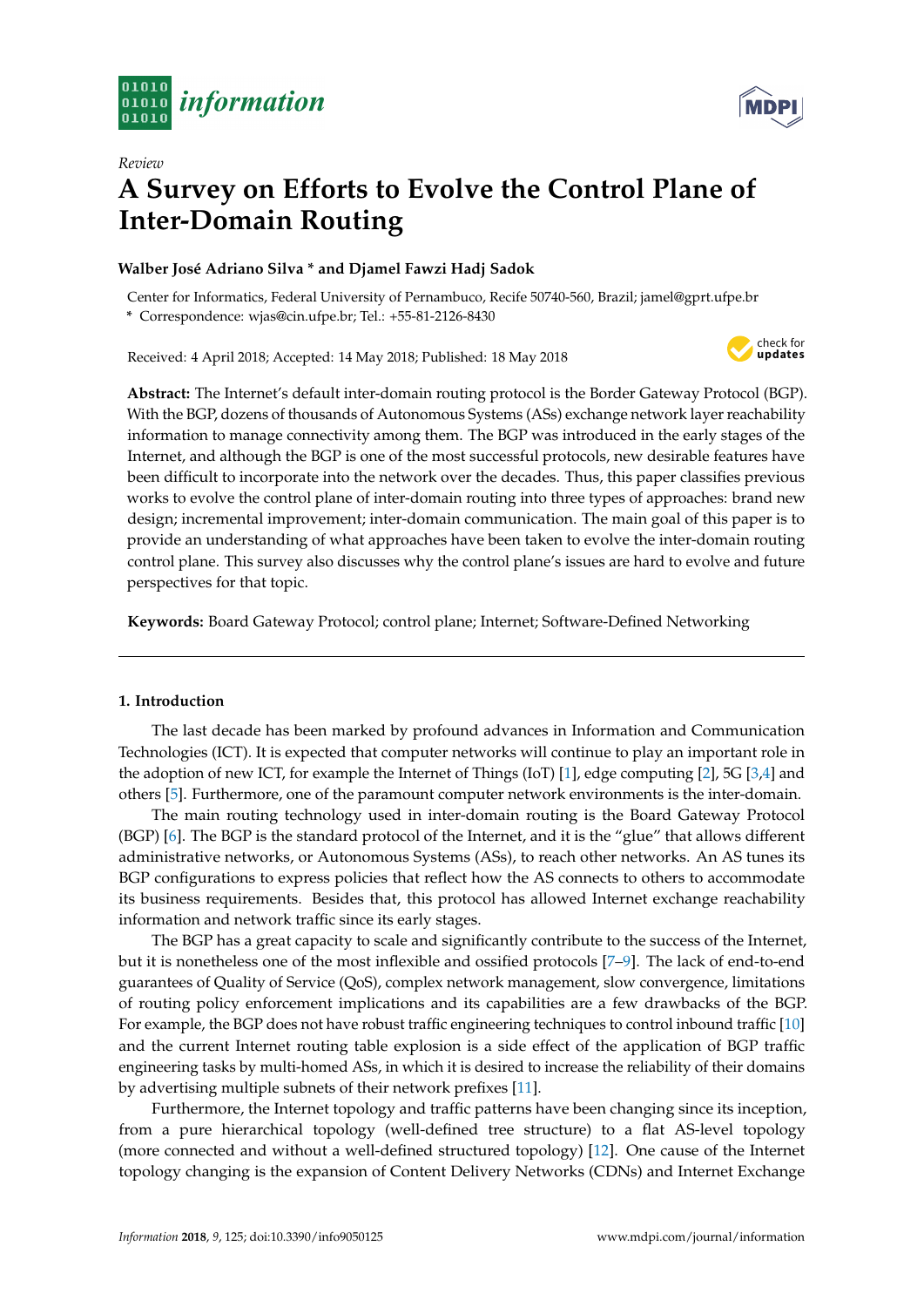Points (IXPs). They have been increasing the path diversity of the Internet, where CDNs and IXPs introduced additional AS connectivity to intensify Internet traffic among ASs [\[13,](#page-21-10)[14\]](#page-21-11).

Nonetheless, the BGP's destination-based forwarding paradigm limits the granularity of distributing network traffic among the multiple paths of the current Internet topology. Hence, the BGP is not capable of exploring the full potential of path diversity in the current Internet, because it computes just one "best" next hop for each network prefix. New promising technologies such as 5G [\[4\]](#page-21-2) and the Internet of Things (IoT) [\[1\]](#page-20-0) have very ambitious requirements (for example, low latency and high bandwidth links) that will stress the network's capabilities, especially in the inter-domain environment. Addressing those network requirements within an Internet not designed to support them is a challenging task. Therefore, new network architectures and technologies have to emerge to explore the full potential of the current Internet infrastructure [\[15\]](#page-21-12).

There are many surveys of the BGP that describe its issues, for example the BGP anomaly [\[16\]](#page-21-13), security [\[17](#page-21-14)[,18\]](#page-21-15), the expressiveness and safety of policies [\[19\]](#page-21-16), transient loops [\[20\]](#page-21-17), scalability [\[21\]](#page-21-18), low convergence [\[22\]](#page-21-19), and others. However, as far as we know, this is the first survey of inter-domain routing to focus on the control plane of the inter-domain routing. Although the Internet relies mostly on the BGP control plane for inter-domain routing, this survey also includes approaches to change the control plane that goes beyond the BGP.

Thus, the contribution of this survey is providing an original classification, i.e., to evolve the control plane of the inter-domain routing. In addition, this paper discusses the challenges for the evolution of current and new control planes. The remaining structure of the paper is organized as follows: Section [2](#page-1-0) depicts the related surveys. Section [3](#page-3-0) provides an overview of important concepts used in inter-domain routing, such as the BGP decision process and traffic engineering tools of the BGP, and others. Section [4](#page-6-0) presents the challenges of making new solutions for the control plane of the inter-domain. Section [5](#page-10-0) classifies the previous works to evolve the control plane; Section [6](#page-18-0) discusses and reports the lessons learned from this survey. Section [7](#page-20-1) provides the final thoughts of this survey.

#### <span id="page-1-0"></span>**2. Related Surveys**

<span id="page-1-1"></span>This section depicts the scope of this survey, as well as the related surveys on approaches to change the inter-domain routing control plane. Table [1](#page-1-1) compiles the major surveys related to this work. The main idea here is to explain how this survey is different and complements other related surveys to provide a more understandable and comprehensive state-of-the-art revision for the control plane of inter-domain routing.

| <b>Proposal and Authors</b> | <b>Main Focus</b>                  |  |  |
|-----------------------------|------------------------------------|--|--|
| Yannuzzi et al. [19]        | Issues in inter-domain routing     |  |  |
| Bennesby and Mota [22]      | BGP convergence                    |  |  |
| Butler et al. [17]          | <b>BGP</b> security                |  |  |
| Singh, Das and Jukan [15]   | Multipath routing and provisioning |  |  |

**Table 1.** Compilation of related surveys. BGP, Border Gateway Protocol.

First, currently, the inter-domain routing control plane of the Internet is distributed through different ASs and embedded into the router devices. In general, the control plane of the device is anything that is necessary in order to make all the network protocols work. This includes the drivers for each network interface, as well as the Network Operational System (NOS). Specifically, the BGP control plane is the software responsible for establishing a connection to other BGP devices, creating the inter-domain high-level topology, computing paths to reachable networks and applying filters and advertise routes to allow other networks to share the global state of this AS-level topology and connectivity.

Because the BGP is currently the main inter-domain routing protocol, it is natural to assign the control plane of the BGP as the control plane of the Internet itself. However, this statement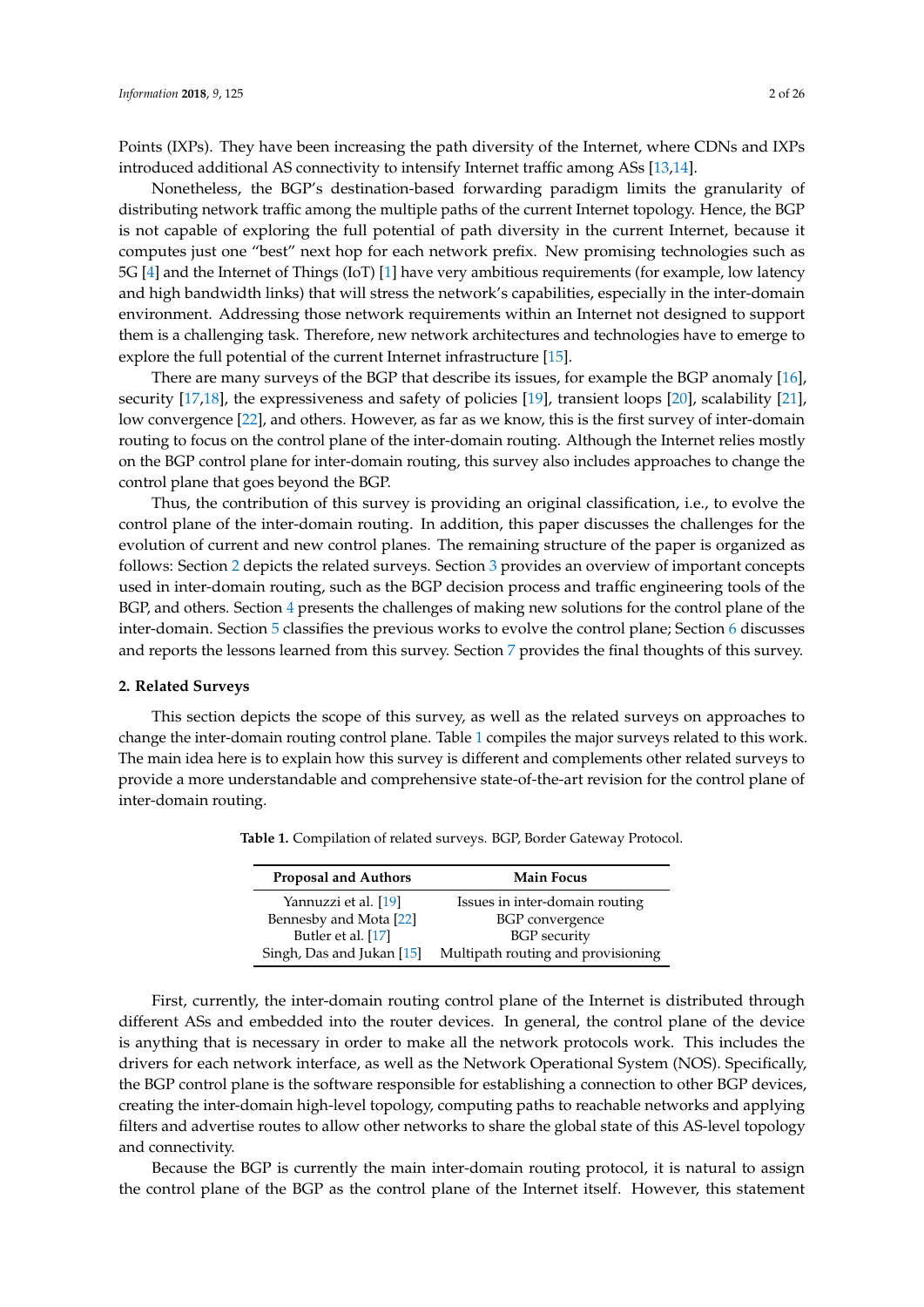does not hold, since there are other inter-domain routing protocols also composing the Internet. For example, a domain that uses the Path Computation Element (PCE) architecture can use Resource Reservation Protocol (RSVP-Traffic Engineering (TE)) to exchange inter-domain routing information between domains [\[23\]](#page-21-20).

Furthermore, this survey will not cover obsolete protocols for inter-domain routing, such as the Exterior Gateway Protocol (EGP) [\[24\]](#page-21-21) and Inter-Domain Routing Protocol (IDRP) [\[25\]](#page-21-22). Although those protocols share fundamental properties with the BGP [\[26\]](#page-22-0), e.g., distributed path selection computation and the control plane embedded into network appliances, they never reach the wide deployment and the success of the BGP. Thereby, it is worth restricting the scope of this survey to tackle the approaches to evolve the control plane of inter-domain routing with special attention to BGP and also "clean-slate" architecture designs and innovative technologies.

Regarding related surveys, Yannuzzi et al. [\[19\]](#page-21-16) organized and presented several distinct issues on inter-domain routing works, where for each issue description, one main effort was presented to resolve it. The authors considered multi-homing scalability issues, lack of multipath routing, limited traffic engineering capabilities, convergence time, and others. The majority of those issues still remain open, and one of the reasons for that is the currently widely-deployed Version 4 of the BGP (defined in 2006 [\[6\]](#page-21-4)) embedded into network appliances. Hence, the addition of new capabilities, functionalities or modification of the BGP often takes years from the first draft specification until it reaches the production environment. This difficult and long process of making changes in inter-domain routing with the BGP is called "ossification" of the protocol, and it is depicted in Section [4.1.](#page-6-1)

Bennesby and Mota [\[22\]](#page-21-19) focused on the long convergence time required by the BGP. They presented a good and detailed survey about approaches to reduce the delay of the BGP inter-domain routing convergence on the Internet. They indicated approaches to execute experiments and to measure the convergence time on the Internet and also organized the inter-domain convergence works into five categories: efficient policy configuration; speeding up; limiting path exploration; centralized control; multi-path. Despite the fact that approaches to improve the BGP convergence time of inter-domain routing affects the control plane of BGP routing systems, the focus of this survey is primarily on those approaches that seek to evolve the control plane behavior of inter-domain routing.

Security is another field that is affected in inter-domain routing. The design of BGP and its wide deployment on the Internet have been frustrating efforts to change the inter-domain systems. Those systems are notoriously susceptible to myriad types of attacks from incorrect configuration [\[27\]](#page-22-1) to well-orchestrated initiatives, such as botnet [\[28\]](#page-22-2). Thus, BGP systems can be used to directly or indirectly produce anomalies in the inter-domain [\[16\]](#page-21-13), because the BGP has no effective mechanisms to check the accuracy of routing information. For example, the standard BGP does not provide an efficient authentication measure for advertising routes. Butler et al. [\[17\]](#page-21-14) compiled the proposed security extensions to the BGP and discussed the difficult trade-off between acceptable costs and practical and suitable improved security measures. Although security plays a paramount role in the inter-domain routing system, it is not the primary aim of this survey.

Other initiatives to overcome BGP limitations also affect the control plane. For example, the BGP follows a destination-based forwarding paradigm [\[6\]](#page-21-4), and that approach does not allow one to explore the path diversity of the current Internet topology. An extensive survey about multi-path routing and provision on the Internet is provided by Singh, Das and Jukan [\[15\]](#page-21-12). They depicted the multi-path problem using the entire TCP/IP model (layers: application, transport, network, link and physical), where all network layers present particular challenges and issues. For inter-domain routing, the focus will be on the network layer and how approaches to change the control plane can incorporate the multi-path capabilities.

Therefore, this survey presents a more comprehensive literature review about approaches to evolve the control plane of inter-domain routing. Moreover, it provides readers with insights into the promising efforts and how the problem of evolving the control plane of inter-domain routing may be better addressed.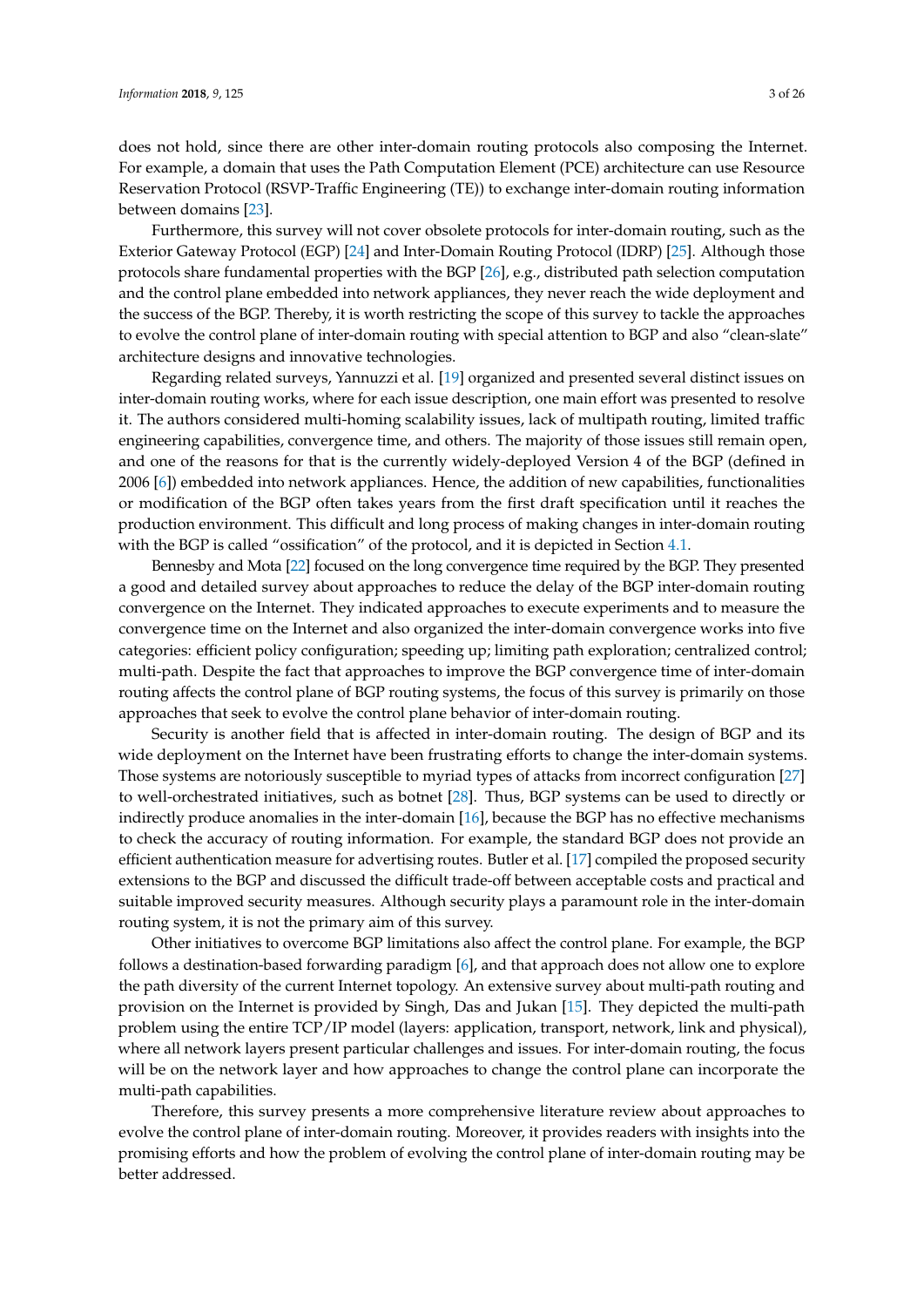## <span id="page-3-0"></span>**3. Background**

The Internet is a collection of tens of thousands of independently operated networks, simply called Autonomous Systems (ASs). An AS can be an Internet Service Provider (ISP), a campus, a content provider or any other independently operated networks. Thus, to carry traffic from one AS to another, an AS requires two types of routing system: intra-domain routing; and inter-domain routing.

Intra-domain routing is the process routing network traffic inside any single autonomous system in as a fast, effective and reliable way as possible. Examples of protocols for intra-domain routing are Open Shortest Path First (OSPF), Routing Information Protocol (RIP) and internal BGP (iBGP). However, for inter-domain routing, the focus is on applying routing policies and distributing routing reachability information among ASs. For the inter-domain routing system, the external BGP [\[6\]](#page-21-4) (BGP from now on) is the standard protocol of the Internet.

#### *3.1. BGP Control Messages*

The BGP exchanges messages between ASs using the Transmission Control Protocol (TCP). The TCP port number 179 is allocated exclusively for the BGP protocol. The advantage of using TCP is avoiding the BGP control plane having to manage message delivery and flow control between BGP speakers (or peers), which simplified the BGP design. Thus, a BGP peer has a reliable way to exchange Network Layer Reachability Information (NLRI) and compose the Routing Information Base (RIB).

Each BGP peer needs to be manually configured with a set of parameters to enable a BGP connection [\[6](#page-21-4)[,19\]](#page-21-16). There are four types of BGP control messages to be exchanged after a TCP connection is established between two BGP peers [\[6\]](#page-21-4):

- OPEN message: sent to open a BGP session and to verify the connection's parameters;
- UPDATE message: to transfer network reachability information by advertising and withdrawing routes;
- KEEPALIVE message: periodically sent to ensure that the connection between the peers is still reachable;
- NOTIFICATION message: used in response to special or error conditions.

Additionally, the BGP is a path vector protocol, and it uses a sequence of Autonomous System Numbers (ASNs) for characterizing the path. Thereby, when the BGP updates travel through different ASs, the BGP routers prepend their ASN to the AS-Path attribute. The AS-Path attribute of BGP carries the ASNs that a given network prefix traversed. If a router receives a BGP update message and detects its own ASN in the AS-Path attribute, then the router will ignore the update because it is a routing loop once the message has already passed through the AS.

Each BGP update message contains NLRI and BGP information to apply the routing process. For the BGP, the RIB is constructed through the BGP decision process executed in the BGP control plane.

#### <span id="page-3-1"></span>*3.2. BGP Control Plane*

The BGP Control Plane is the place where decisions about how to handle the network traffic are made and where the traffic is sent. Figure [1](#page-4-0) presents an abstraction of a BGP router in which the BGP control plane is modeled.

The responsibilities of the control plane are managing network traffic, setting system configuration and the exchange of routing information. To set up the control plane, an *User Interface* is provided and is often the command line of the network appliance.

The BGP control plane uses UPDATE messages to exchange Network Layer Reachability Information (NLRI) with other routers to create the topology view of the network state and to build the routing table. The BGP configuration reflects the business model of the organization that executes it. The main goal of the BGP is to reflect the desired inter-domain routing policy of a particular AS. The BGP routing decision process applies the filtering and export for a given AS to learn routes from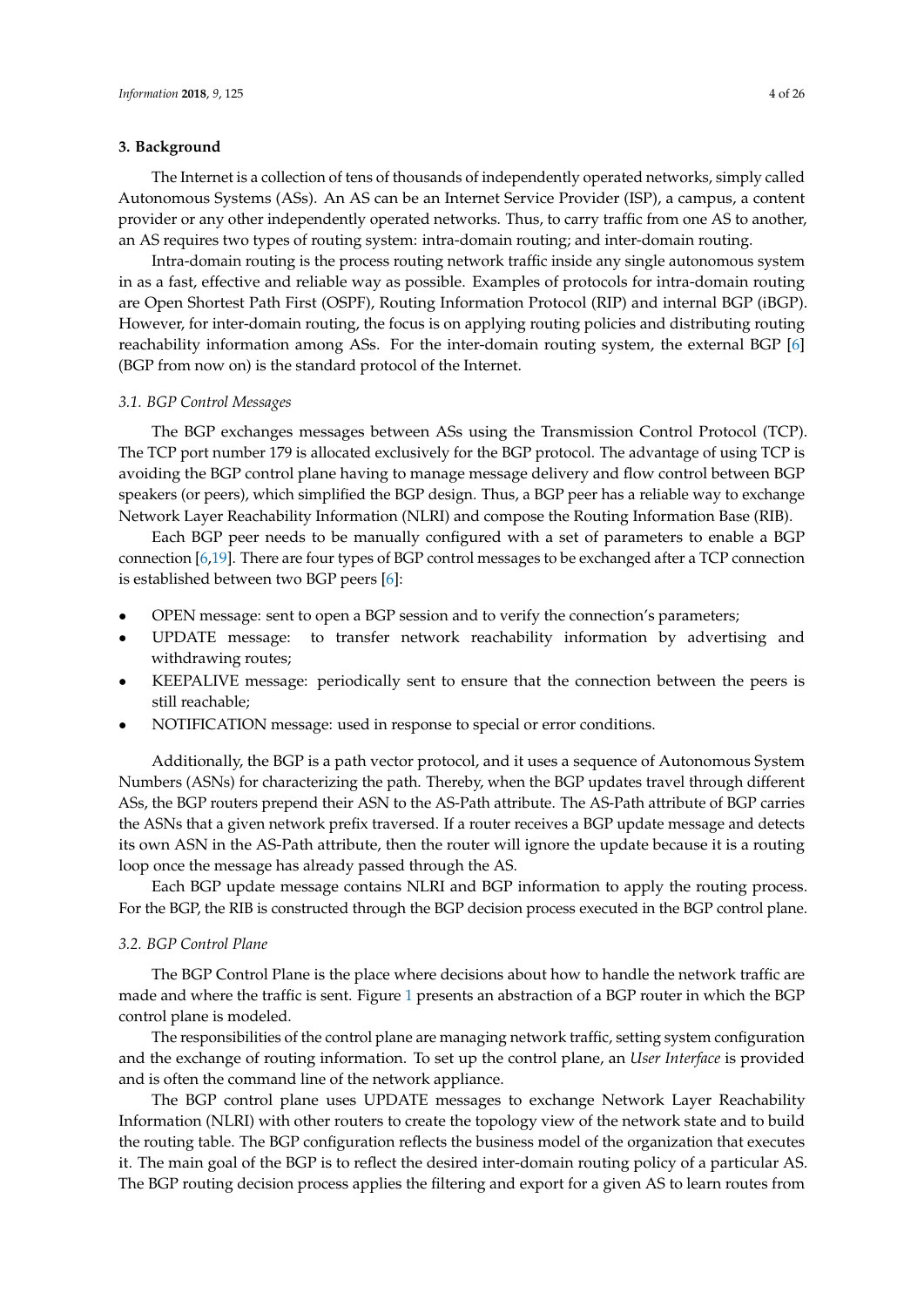its neighbor and re-advertise them. The final goal of this BGP decision process defines one "best" route per prefix.

<span id="page-4-0"></span>

**Figure 1.** Model of the BGP control plane. RIB, Routing Information Base.

Once a TCP connection of the BGP is established and the route information is exchanged, the Routing Information Base (RIB) is filled. The adjacency table *Adj-RIB-In* is the input for the BGP routing decision process, and it is where the attribute manipulation is also carried out (such as checking *communities* values). Then, the import policy/filter determines which routes are acceptable from each BGP peer. This generates a new database called the Local Routing Information Base *Local RIB* that stores all acceptable routes learned from all BGP peers plus the internal routes, which are routes that belong to the AS and were learned through intra-domain routing protocols. Thereby, to construct the Local RIB, the control plane compiles information of the BGP, and all other routing protocols (for example, injected by OSPF and RIP) and static routes enter by the network operator.

Once the routes are learned, the BGP control plane has to decide a single "best" next hop of each destination. First, if the prefixes learned are unique, then they are installed in the forwarding table of the BGP appliance, and the longest prefix matching is applied. However, if some prefixes have the same subnet mask, but different next hops, then the BGP uses its tie-break algorithm to decide what is the next hop for a given network prefix. Table [2](#page-5-0) presents that algorithm, where the priority indicates the sequence of the criterion used in this process. The first criterion for the BGP route selection process is preferred high *Local preference* values, which is a numerical value that a network operator, in the local AS, can assign to a particular route. If the *Local preference* value is equal for more than one route, then the BGP will follow another tie-break criterion. This way, the BGP decision process selects just one *best* route towards each destination.

The finalization of the BGP decision process is the export policy/filter that determines which routes can be sent to each *Peer*. Again, the attribute manipulation is also applied on the routes, and then, they are stored in the *Adj-RIB-Out* database. Then, other *Peers* can learn the routes available for them. All the routing information is then processed to update the routing tables of the BGP router. The control plane functions do not process each individual packet of the device. This responsibility belongs to the data plane elements.

The *Data Plane* is also known as the *Forwarding Plane*. It forwards network traffic to the next hop along the route to the selected destination following the logic given by the control plane. The Forwarding Information Base (FIB) stores the information of which interface packets should be forward to. Thus, the *Data Plane* elements (e.g., routers or switches) use the FIB to forward incoming and outgoing packets or frames to one of its interfaces. For a BGP router, all packets pass through the *Data Plane* of the router.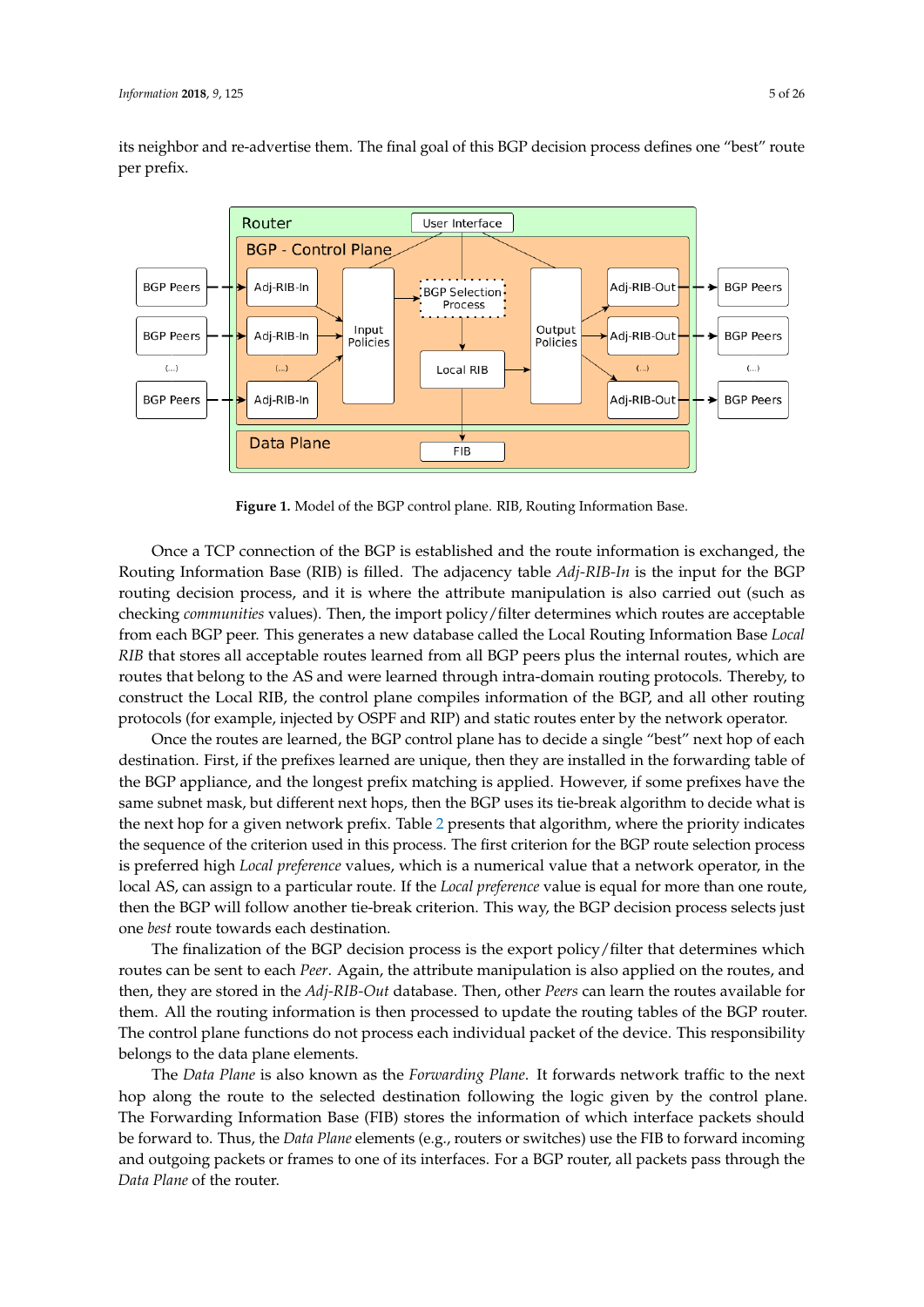| Priority | Criterion                                                                      |
|----------|--------------------------------------------------------------------------------|
|          | Prefer route with highest Local preference                                     |
| 2        | Path originated by a local router                                              |
| 3        | Path with shorter AS-path length                                               |
| 4        | Path with lowest origin code                                                   |
| 5        | Lower MED values for routes from the same neighboring AS                       |
| 6        | Prefer routes learned from external BGP (eBGP) rather than internal BGP (iBGP) |
| 7        | Path with closest next-hop                                                     |
| (…)      | Other BGP tie-break                                                            |

<span id="page-5-0"></span>**Table 2.** The BGP path selection decision process. AS, Autonomous System; MED, Multi-Exit Discriminator.

## *3.3. Traffic Engineering with BGP*

Control of the outbound network traffic is an easy task. Since an AS controls the decision process on its BGP routes, it can select each best path to reach a particular destination through its peers. The AS can rely on the *Local preference* attribute, for example. By assigning appropriate values, the AS indicates which route should be considered as the best route to the BGP routers [\[29\]](#page-22-3).

However, it is not a simple task to control inbound network traffic because it requires techniques to be applied that do not guarantee its effectiveness [\[30\]](#page-22-4). A network operator can use the following techniques to influence the incoming network traffic with the BGP [\[31\]](#page-22-5):

- Selective advertisement: to rely on selective advertisements and announce different route advertisements on different links;
- AS-path prepending: by default, the BGP prefers the route with the shortest AS-Path length when two or more routes exist to reach a particular prefix. Increasing the AS Path length of a particular route may change the way that the BGP selects the best routes and consequently how the other AS traffic is handled;
- Multi-Exit Discriminator (MED): MED is a hint to external neighbor routers about the preferred path into an AS that has multiple entry points. This suggestion can, or not, be acceptable for the neighbors;
- Communities: are "tags" associated with advertisement prefixes and appended pre-arranged communities can be used to influence path selection of other ASs if the neighbors consider those communities in their routing decision process.

Therefore, network operators can only rely on the manipulation of the BGP's attributes to apply any traffic engineering technique. However, for inbound traffic engineering, those approaches only try to influence the routing decisions of external ASs, in order to obtain their desired inbound traffic distribution.

Nonetheless, because each AS selects preferred routes based on its own policies, usually the BGP inbound techniques lead to a trial-and-error process with no guarantees of success. Therefore, the agreements, contracts and AS relationships dictate how the configuration of the BGP should be performed for a given AS.

#### *3.4. AS Relationships*

AS relationships determine how routing policies must be set up to absolve the business constraints, agreements and requirements. They may be complex and are not, usually, exposed for public access. However, it is possible to abstract the relationships among ASs by simplifying them into one of the two types:

• Customer-to-provider: the relationship where the AS provider is paid by the customer AS to carry customer network traffic from or to other networks;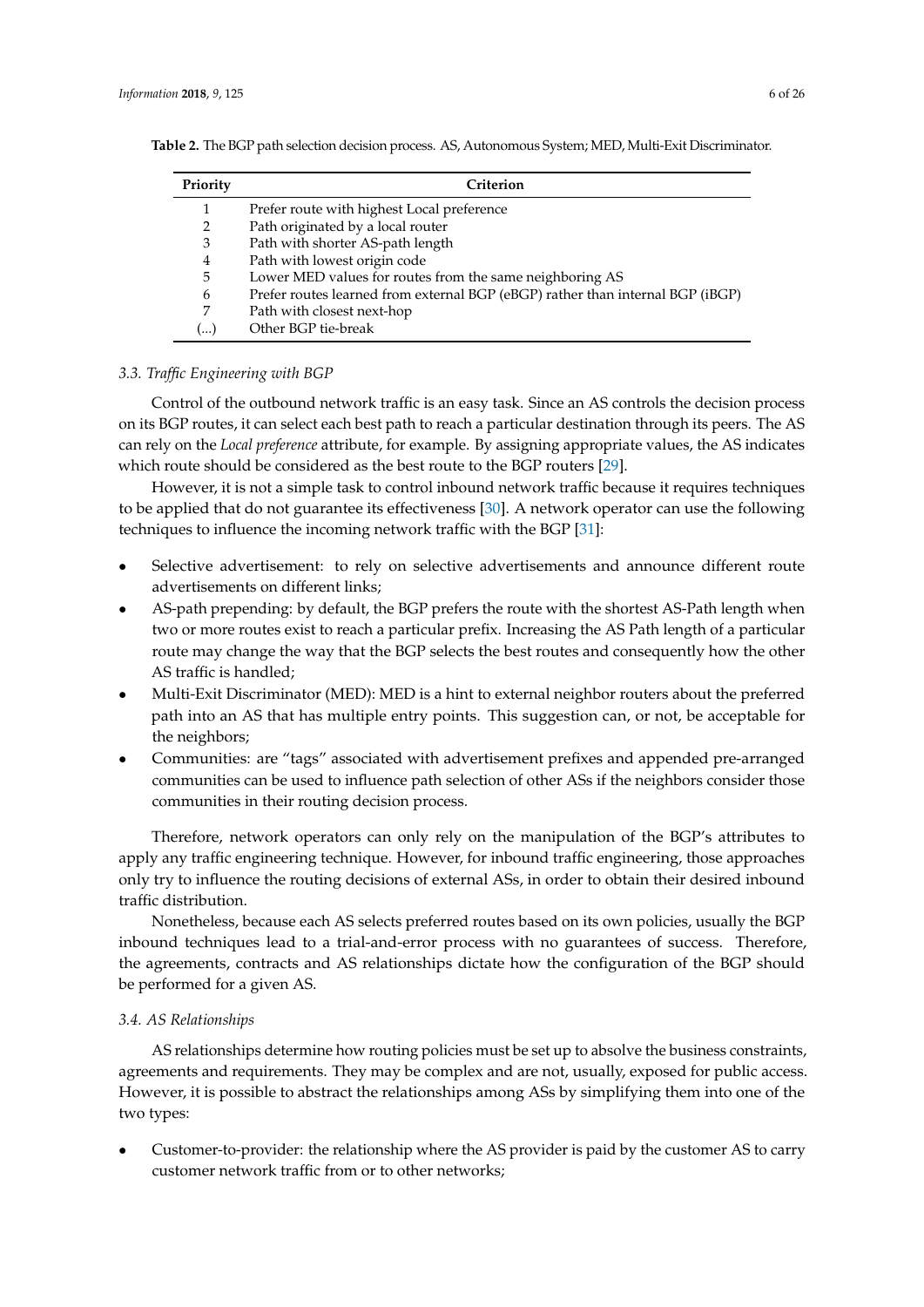• Peer-to-peer: the ASs involved agree to share the costs of the connectivity among them, and then, all traffic between them is free of charge.

Furthermore, the customer-to-provider relationship ensures that AS providers are paid by the customer regardless of the direction in which traffic flows. Thus, for a particular AS, it is preferable to first route traffic for customer links, then peer-to-peer links and finally to provider links (when it is acceptable). Because the volume of traffic matters to define a transit AS profit, it is mandatory to control how the inbound and outbound traffic is routed. Besides, for non-transit ASs' (stub ASs) control, the inbound traffic is mandatory to reach the full utilization of their inter-domain links.

### <span id="page-6-0"></span>**4. Issues in the Evolution of the Inter-Domain Routing Control Plane**

There has been a myriad of publications on the inter-domain routing field, and despite the success of the Internet, it still has some crucial issues and research challenges regarding its operation and design that need to be addressed. This section presents the most evident issues described in related works that impact the evolution of the control plane inter-domain routing systems. Each issue is explained and systematized into the following types: ossification; backward compatibility; distributed configuration; complexity routing policies; coordination among ASs; traffic engineering.

#### <span id="page-6-1"></span>*4.1. Ossification*

The Internet architecture is no longer a coherent whole. It has various components such as transport protocols, router mechanism, firewalls, load balancers, security mechanisms and other middle-boxes. Furthermore, the BGP is one of the most successful protocols on the Internet, and although many researchers have indicated issues related to the BGP since its inception (e.g., lack of end-to-end service guarantees, long convergence time, security issues [\[17\]](#page-21-14)), practical deployments for new network architecture and protocols in the inter-domain environment are difficult to achieve.

The major problem for evolving the inter-domain routing system is called "ossification", where the architecture becomes very dependent on the protocol and new features are inherently difficult to introduce into the network [\[9](#page-21-6)[,32,](#page-22-6)[33\]](#page-22-7). For the BGP, the ossification is due to economic reasons and the fact that backward compatibility has to be assured since there is no flag day to switch to a new architecture. Thus, all BGP appliances have to execute the same version of the protocol to operate appropriately, or anomalies in the network may occur (e.g., BGP black holes).

In other words, the BGP is an inflexible protocol as a consequence of the control and data plane being embedded into the network hardware, and hence, whether the protocol is operational depends on the network equipment used. The dependency between a specific infrastructure and the hardware required creates a barrier to architectural innovation in the inter-domain routing. Hence, a new feature for the BGP has to have a minimum integration within heterogeneous networks and interoperate through different administrative domains (e.g., the Internet). Those requirements frustrated new proposals to evolve the BGP and the ecosystem of inter-domain routing [\[34\]](#page-22-8).

#### *4.2. Backward Compatibility*

A new feature for the BGP has to have a minimum integration within heterogeneous networks and operate through different administrative domains (e.g., the Internet). Those requirements frustrated new proposals to evolve the BGP and the ecosystem of inter-domain routing [\[34\]](#page-22-8). One of the main reasons for this is new proposals that have to be maintained with the infrastructure already built, and ASs will not rely on immature technologies that do not prove to be profitable or are not operable with other ASs on which they depend [\[35\]](#page-22-9).

Thus, the difficult-to-change architecture of the Internet creates a mandatory requirement for integration among different proposals and the BGP. The backward compatibility imposes a limitation to "clean-slate" proposals. Brand new and incompatible BGP proposals are considered unrealistic [\[36\]](#page-22-10). In fact, in the more than two decades since the first version of the BGP protocol [\[37\]](#page-22-11), much scientific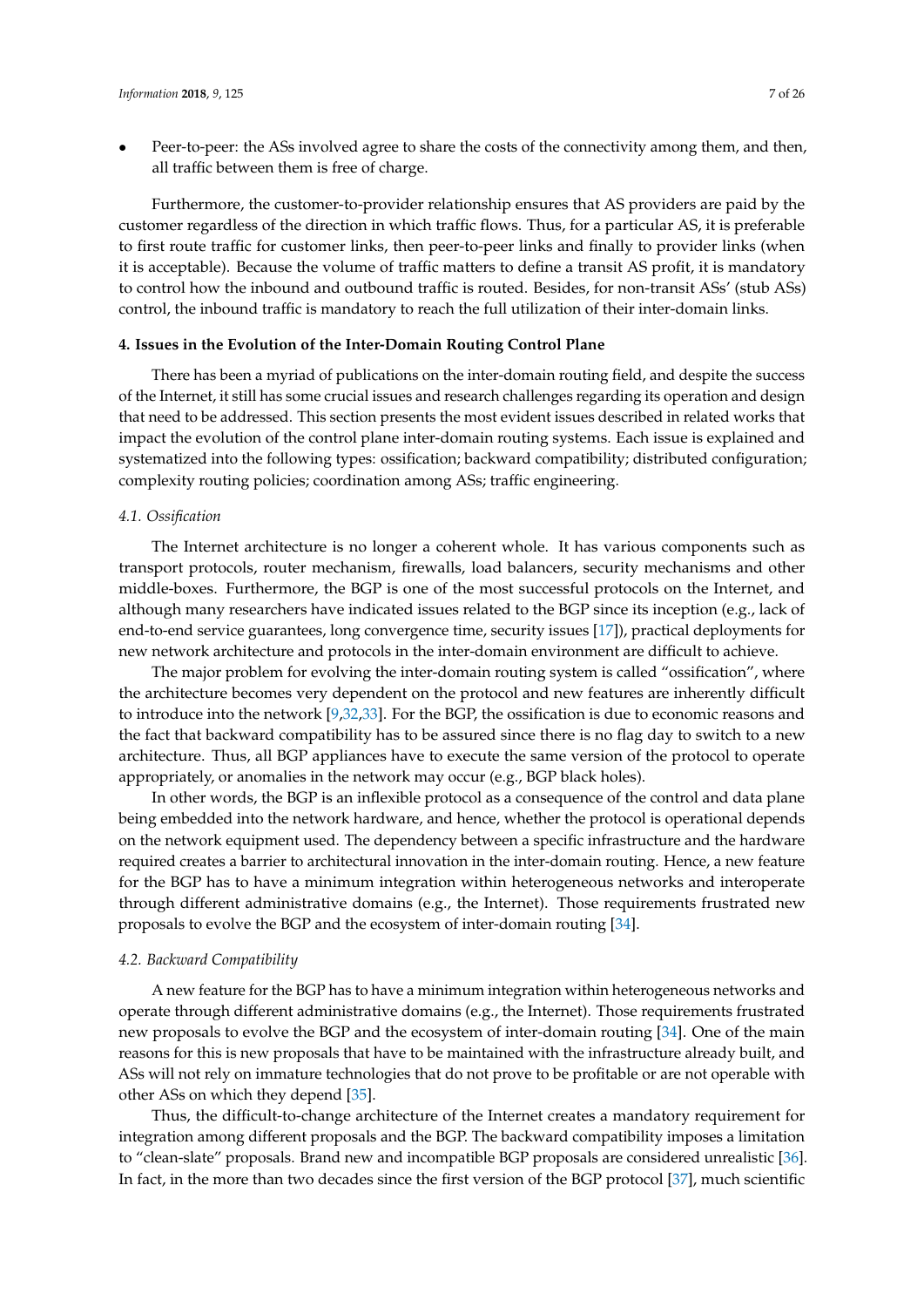and industrial effort have been made to overcome the BGP limitations and failed to make it a flexible protocol. The backward compatibility with the BGP for the new approaches in the inter-domain environment continues to be a mandatory requirement.

However, a major criticism of the BGP is that it is not suitable for the next generation of inter-domain networks [\[35\]](#page-22-9). The main argument to sustain that claim is any new proposal for inter-domain routing has to be part of traditional networks to operate on the Internet and those proposals will be restricted by the limitations of the BGP.

Moreover, the BGP is a widely-adopted protocol used in the infrastructure of the major part of the Internet. It is an inflexible protocol, and it is difficult to incorporate new changes into the network infrastructure. Therefore, the control plane of the inter-domain routing must be evolved instead of receiving a revolution. Evolving the Internet control plane is not an easy task because to be practical and useful, it is almost mandatory to have backward compatibility with the current technologies [\[19\]](#page-21-16).

#### *4.3. Complexity Introduced by the Distributed Configuration*

The traditional approach for the inter-domain routing is through a fully-distributed path selection computation in IP routers that limits the capacity of individual ASs in terms of the management scalability of path selection [\[38\]](#page-22-12). A network configuration that changes frequently, to suit the business and organization's desires, is a counterproductive challenge.

Thus, the big challenge of distributed configuration concerns the complexity of keeping a consistent network policy through all routers. For example, Figure [2](#page-7-0) presents the problem of applying the following policy: allow the learning routes advertised by ISP\_B to be installed into the customer network routers whilst not allowing those routes to be re-advertised to ISP\_A.

<span id="page-7-0"></span>

**Figure 2.** Example of the distributed configuration for the deployment of a routing policy. (**a**) Distributed configuration using the *Communities* of the BGP; (**b**) different values cause the violation of the routing policy (route leak).

One way to implement this policy is to use communities of the BGP. Then, suppose that a network operator installs the community value of 1000 to routes learned from ISP\_B, and for every board router (in the case of Figure [2,](#page-7-0) just R1), configure an outbound filter to deny all prefixes with the community value of 1000 (indicating that those prefixes come from ISP\_B). In Figure [2a](#page-7-0), routers R1 and R2 have the correct values of the BGP Community. However, when the number of board routers is several and there is a high frequency of changes/updates in routing policies, a distributed configuration may be a bad idea for the control plane of the routing system due to it being hard to trace incorrect configurations that violate the routing policies. Figure [2b](#page-7-0) presents a scenario where the given routing policy was violated because of the incorrect value of the BGP community used in R1 (1001 instead of 1000), which caused a route leak of the ISP\_B prefix to reach ISP\_A.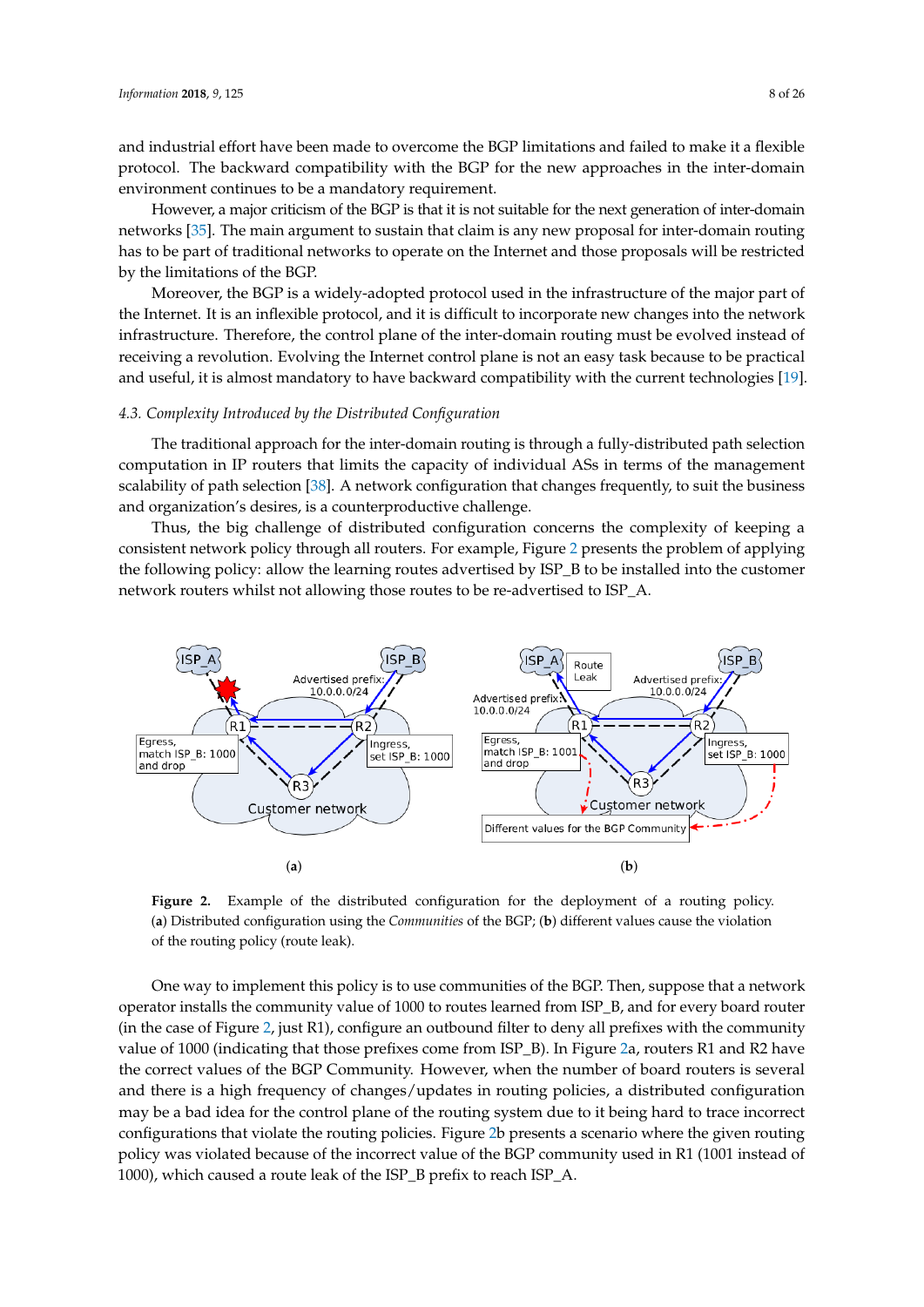The complexity of managing the configuration in distributed devices to make them operate with the acceptable network behavior can be a challenging task. Additionally, network management is a complex activity due to it requiring the enforcement of the high-level administration network policies in the network.

To impose those requirements, it is necessary to individually visit each network device and perform low-level instructions/commands (often vendor-specific) on them. Depending on the number of network devices, carrying out such procedures is slow and error-prone [\[39\]](#page-22-13), and a local network error can affect all the other networks. For example, for the famous case of the Pakistan Telecom incident BGP misconfiguration, in which the access to YouTube in that country was restricted, the company advertised an unauthorized prefix causing many ASs to lose access to the site. Hence, the complexity introduced by a distributed configuration can affect not only the specific network where a misconfiguration occurs, but also the whole inter-domain routing environment.

#### *4.4. Conflicts and Uncertainty in Inter-Domain Routing Policies*

The BGP incorporated routing and policy requirements into one seamless protocol. For inter-domain routing, each BGP router has its own view of the network state and applies routing policies based on its local configuration. This led to the concept of the routing policy, which can be understood as how routing decisions are made to compose the network reachability state [\[16\]](#page-21-13). The difference between routing and policy control is that the first is more related to an engineering effort and the second is strictly about business [\[35\]](#page-22-9). Both functions are embedded into the BGP current protocol version, despite the fact that its original design was only for routing purposes.

Moreover, different types of ASs deploy different types of routing policies into their domains, and that diversity of policies can eventually lead to conflicted ones. An example is the application of inbound traffic engineering techniques using the BGP techniques. The main idea of an AS to control its inbound traffic is to fulfil the AS' businesses interests. However, applying the BGP mechanisms for inbound traffic control (such as *Selective advertisement* or *AS-path prepending* [\[30\]](#page-22-4)) is a counter-productive approach because it is not possible to guarantee the effectiveness of the desirable results.

In fact, the BGP techniques try to influence the routing decisions of external ASs, in order to obtain their desired inbound traffic distribution. Hence, a network operator that uses those approaches leads to a trial-and-error process, since other ASs can easily ignore or withdraw the BGP *suggestions* coming through BGP update messages. Indeed, the problem of inter-domain routing traffic engineering can be seen as a conflicting one, in which the interactions between ASs can be modeled as game theory and nonlinear programming [\[30\]](#page-22-4).

Besides, it is very tricky to discover what the network traffic distribution of the inter-domain environment will be when policies between domains have to change. The prediction of how much bandwidth will be consumed or how the traffic will be distributed when a domain desires to change its inter-domain routing policies for a given prefix are difficult to estimate [\[40\]](#page-22-14). Therefore, proposals to evolve the control plane of inter-domain routing have to provide schemes, mechanisms or protocols to overcome the BGP limitations to express new and refined policies that avoid conflicts and uncertainty in the inter-domain routing policies.

#### *4.5. Coordination among ASs*

The inter-domain routing on the Internet is characterized by the use of best efforts for carrying network traffic, where thousands of distributed and connected ASs make their own decisions about how traffic should be routed and forwarded. Besides, it is assumed that packets can be lost and suffer delays, but the overall network will still to be operational and functional. Although the resilience requirement is one of the main concerns, other attributes are desirable for the inter-domain routing environment. For example, some network applications, such as Voice over IP (VoIP), require guarantees from the network for its appropriate utilization, and to provide end-to-end requirements, it is fundamental to have some level of coordination among ASs.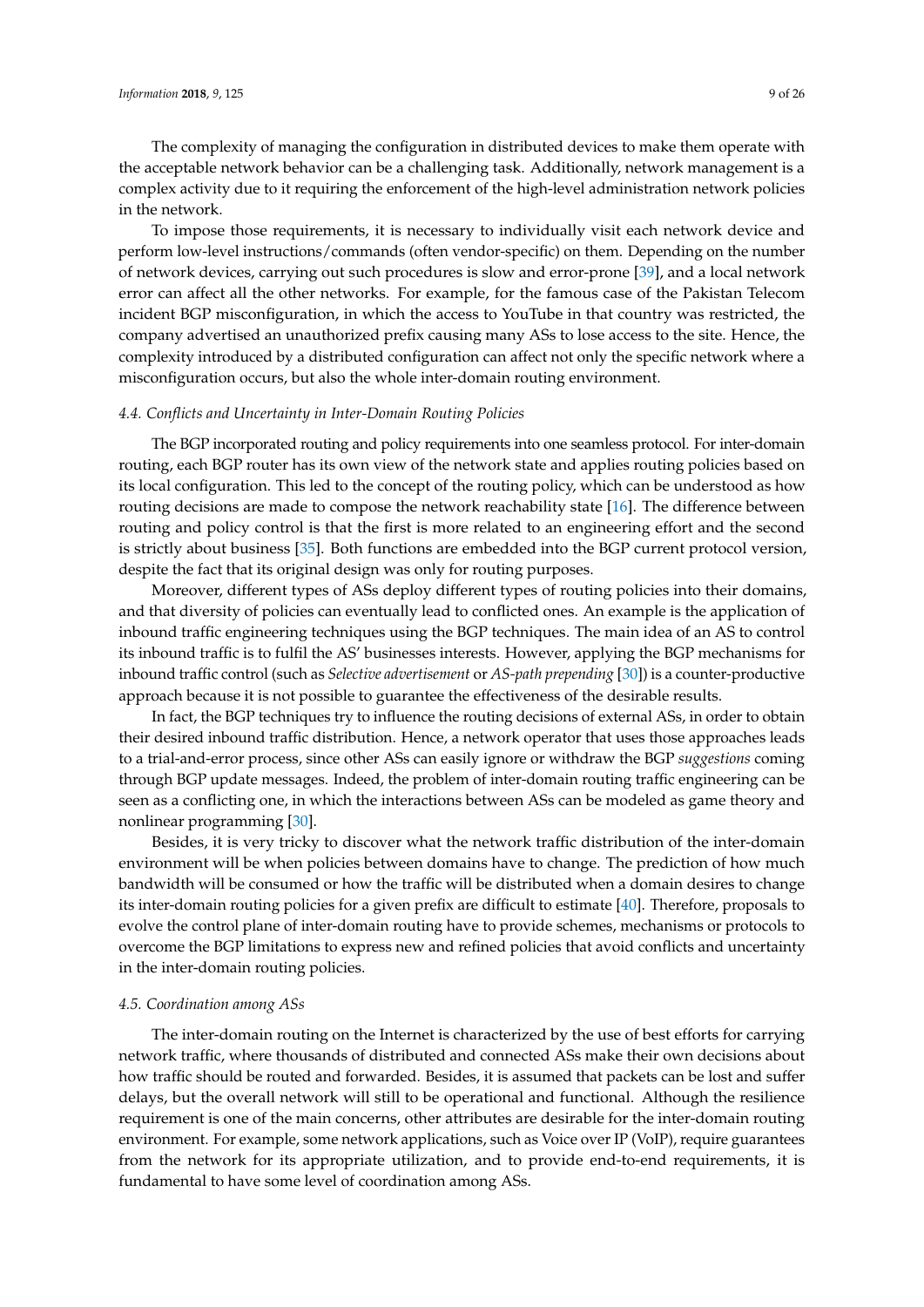In the inter-domain routing, the coordination between ASs depends on the technology used. In general, each AS provides the manual configuration of BGP router peers to exchange NLRI. Those configurations are aligned with the routing policies and describe what is or not allowed to be advertised between neighbor ASs. Thus, the coordination among domains is often restricted to ASs that have a previous business relationship or some type of an agreement, such as a customer-to-provider relationship. For example, if a stub AS requests (usually via e-mail) the verification of the BGP configuration to a transit AS that does not have any formal relationship with the requested AS, it is expected that the request may not be fulfilled by the transit AS (often ignored).

One motivation for improving the coordination among ASs for inter-domain routing is security [\[17](#page-21-14)[,18\]](#page-21-15). For example, that it is difficult to enforce and track the origin of ASs that advertise a given IP prefix is a security issue that threatens the inter-domain routing system. Relying on the BGP attributes (e.g., AS-Path attribute) for such tasks has demonstrated its ineffectiveness over the last few decades. Thereby, deliberate network attacks (e.g., Man-In-The-Middle (MITM) or Distributed Denial of Service (DDoS) [\[41\]](#page-22-15) attacks), or even misconfigurations or errors [\[42\]](#page-22-16) in a BGP router can cause and affect connectivity problems on the whole Internet. Those issues occur because the standard control plane of the BGP was not designed to provide security mechanisms for ASs' trust of the NLRI advertised on the Internet.

## *4.6. Traffic Engineering in the Inter-Domain*

The traffic engineering inside an AS is performed using intra-domain routing systems, which are the processes of routing inside any single AS with the purpose of delivering the packets as efficiently as possible. To manage intra-domain routing, there are a couple of routing protocols, for example OSPF. Each protocol has its own direct mechanisms to reach the goal of applying traffic engineering techniques. However, inter-domain routing that fulfills traffic engineering requirements (e.g., QoS) is more tricky.

The major design focus of the BGP was a routing protocol capable of applying routing policies and scale when exchanging connectivity information, once scalability is a paramount requirement for inter-domain routing protocols. The BGP has proven its scalability and efficiency to impose routing policies over years of deployment. Nonetheless, ASs that use exclusively the BGP for inter-domain routing cannot receive other types of routing information other than connectivity. Besides, due to the fact that the BGP is designed to use only one best route to each destination entry (see Section [3.2\)](#page-3-1), the control plane has limited connectivity information for routing in a more optimized route selection when it is possible.

For example, due to the lack of direct mechanisms to explore the path diversity of the Internet, ASs have been seeking to improve resilience requirements for their domains, and a common technique to reach that goal is the ASs splitting their prefixes and advertising them for different paths. The side effect of this technique is the Internet routing table growth.

Figure [3](#page-10-1) presents the Internet routing table size growth over almost the last two decades. As is depicted in Figure [4,](#page-10-2) the Internet is composed mostly of stub ASs, and the exhaustion of IPv4 (re-use), provider-independence addressing and load balancing and fail-over techniques for multi-homing ASs are stressing the current inter-domain routing scheme [\[19\]](#page-21-16). The exponentially-growing table size on the Internet is a scalability issue that threatens the future of the Internet, and the consequences are, for example, expensive router devices and increased delays for convergence time [\[22\]](#page-21-19).

On the one hand, BGP does not transport network metrics, such as capacity, bandwidth or cost, to create the topology state of its path-vector algorithm. Having those types of information is crucial to apply traffic engineering optimization tasks over network traffic. On the other hand, flooding inter-domain routing with AS internal network metrics can impose an overhead in the communication between domains, revealing sensitive operational information (for example, bandwidth utilization in inter-domain links) or detailing their view of the network status. Therefore, exploring the full potential of Internet path diversity, avoiding the side-effects of TE techniques and having appropriate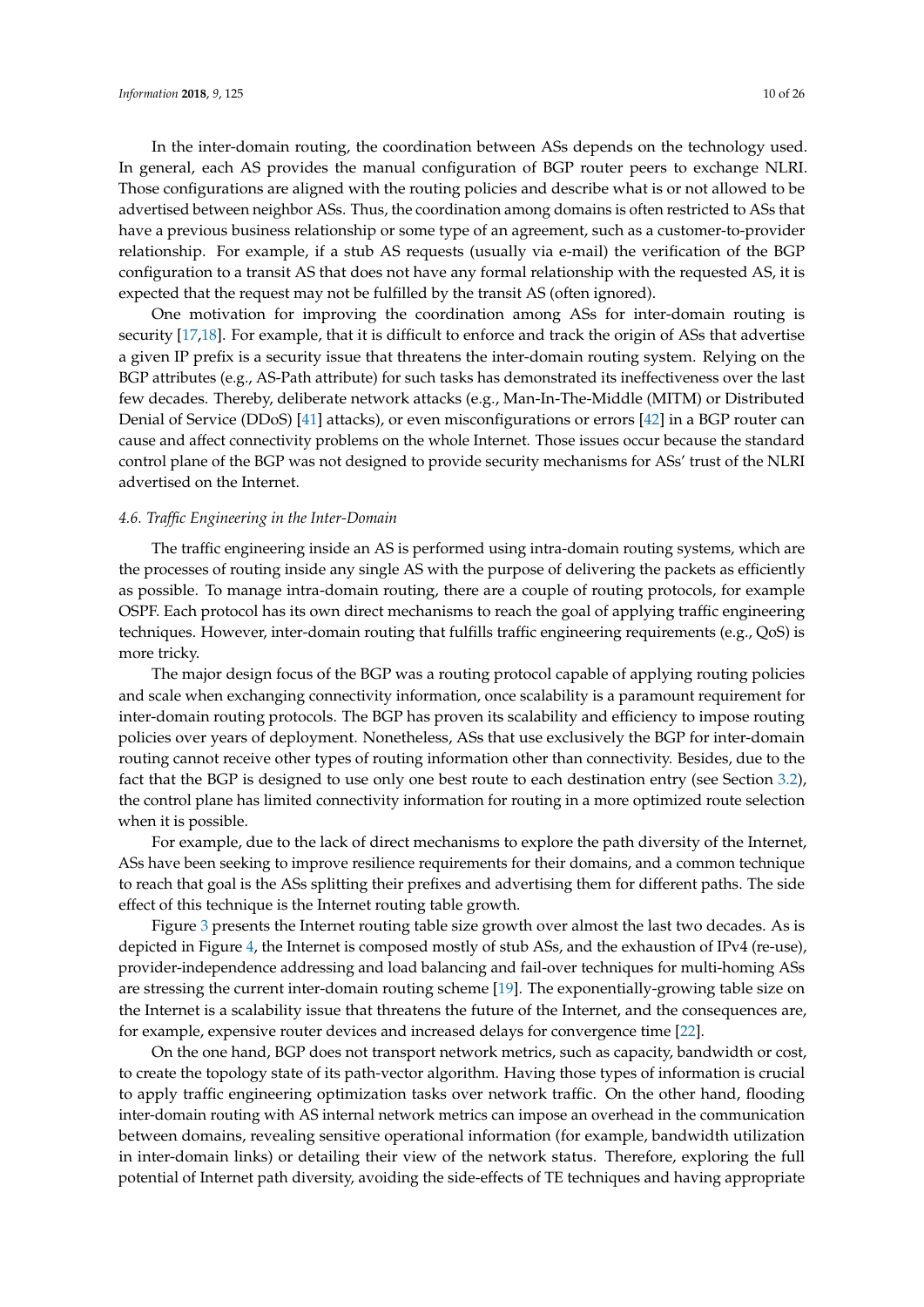tools for managing traffic engineering tasks in the inter-domain environment with security and in alignment with the ASs' business requirements are the trade-offs for the next generation of inter-domain routing proposals.

<span id="page-10-1"></span>

**Figure 3.** The Internet scalability issue caused by the application of traffic engineering of stub ASs. (**a**) The exponential growth of routing table size captured by active BGP entries at FIB since 1989. Furthermore; (**b**) is the unique number of ASs on the Internet from 1997 until 2018. The data were extracted from [http://www.cidr-report.org/as2.0/.](http://www.cidr-report.org/as2.0/)

<span id="page-10-2"></span>

**Figure 4.** The total number of ASs and stub ASs on the Internet from December of 2015 to April of 2018.

## <span id="page-10-0"></span>**5. Classification of Efforts for Evolving the Control Plane**

This section is dedicated to exploring the classification of efforts to change the inter-domain control plane. First, each one of the criteria is depicted and explained. After that, the different works to evolve the control plane of inter-domain routing are classified based on the criteria chosen.

## <span id="page-10-3"></span>*5.1. The Criteria*

#### 5.1.1. Concepts

The concept type used in the proposals is one classification criterion for works to evolve the control plane . The concept is the set of principles and designs adopted by a work in the literature to approach the network research problem. Thereby, this survey classifies two concept types: *Traditional* and *Software-Defined Networking (SDN)*.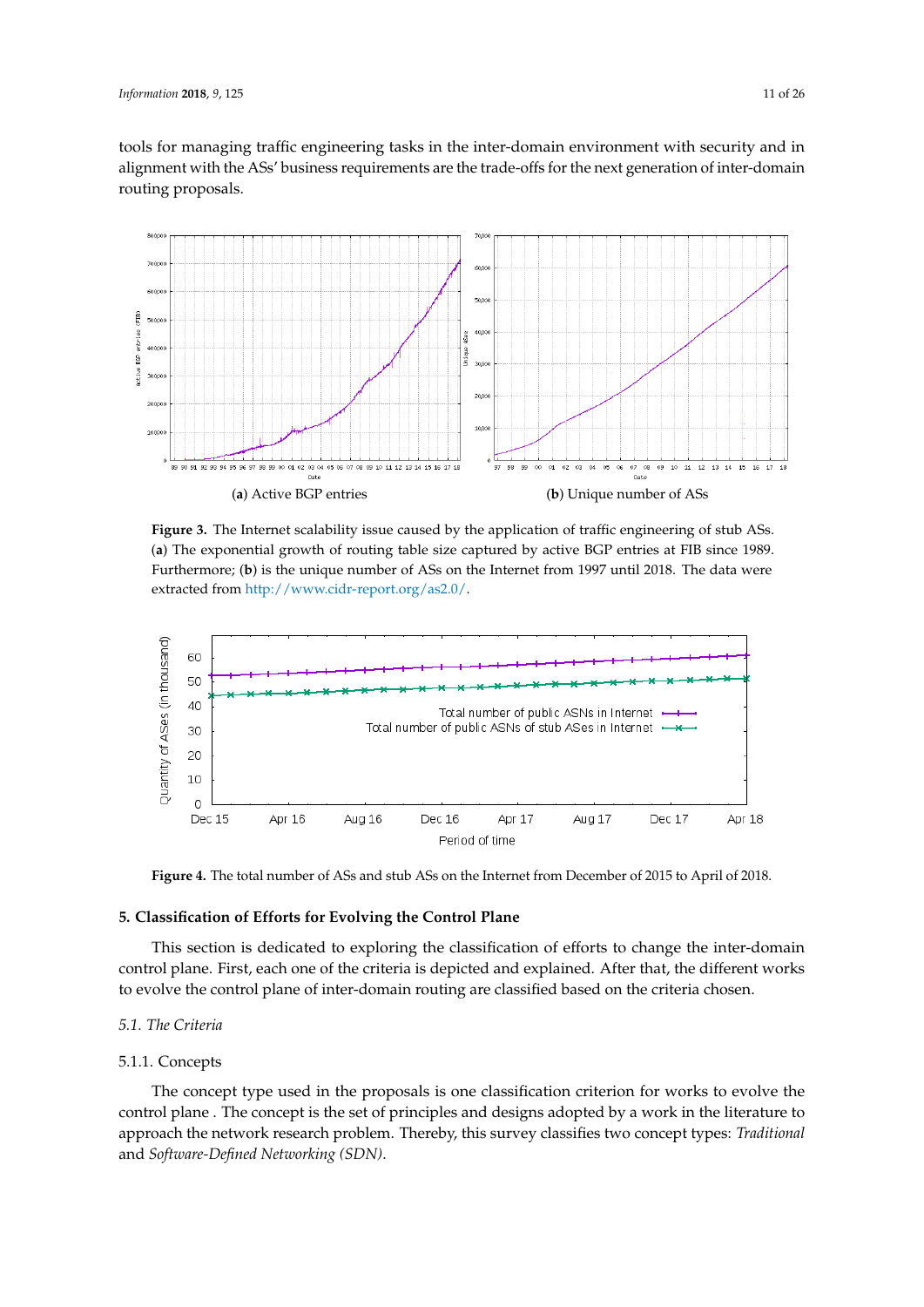• Traditional: The traditional networks are characterized as all the network logic embedded into network appliances. They have a distributed nature, and to solve a specific networking problem they, need to act individually on the affected appliances and apply manual changes in their configuration.

Traditional network protocols have been developed and deployed by combining software and hardware into network devices (e.g., TCP/IP). In other words, closed and proprietary network systems have been produced with long development cycles (usually years) and bring new network functionalities that frequently require the acquisition of new hardware with such features. Besides, proprietary boxes often alter the configuration, as well as the compatibility of APIs (Application Programming Interfaces) across vendors (and even across different products from the same vendors [\[43\]](#page-22-17)). Therefore, legacy and discontinued products make the integration with new network devices a hard to often impossible task [\[44\]](#page-22-18).

• SDN: Software-Defined Networking (SDN) is emerging as a new network paradigm [\[45–](#page-22-19)[48\]](#page-23-0). SDN proposes a separation of software-hardware from devices (vertical integration). Thereby, SDN has the potential to enable new technologies, network programmability and the flexibility of functionalities on network devices.

A major feature of SDN is the decoupled control and data plane. This allows a centralization logic of the control to be fully aware of the network state, enforce network policies, routing decisions, forwarding information, and so forth. Many technologies apply the concepts of SDN. The most notable one is the OpenFlow protocol [\[49\]](#page-23-1). OpenFlow is an instantiation of the concepts of SDN [\[43\]](#page-22-17), which is becoming a standard de facto instance of SDN in the academic and industry field [\[50\]](#page-23-2).

Touching upon OpenFlow, it provides a programmable interface between the OpenFlow controller (the network logic) and OpenFlow Switches (forwards packets based on controller logic). Besides, OpenFlow rules follow the concept of flow, which is a sequence of packets sent from a particular source to a particular destination following a given path [\[39\]](#page-22-13). The OpenFlow rules are capable of identifying and matching TCP/IP header fields, which can provide fine-grained rules for the definition of traffic flows inside OpenFlow networks.

# 5.1.2. Approach

The approach can be a new architecture or network protocol to evolve inter-domain routing systems or both.

- Architecture: This is when a work describes a network system that details its functions and the interactions between its components or other network systems.
- Protocol: This is when a work depicts a set of rules and conventions for operation and communication between different network entities.
- Architecture/protocol: This includes either the architecture or protocol approach.

# 5.1.3. Control Plane Placement

Other criteria adopted in this survey are the control plane placement [\[51](#page-23-3)[,52\]](#page-23-4), which can be as follows:

- Distributed: Each control plane element is uniquely responsible for composing the network state and performing the routing computation. Thus, those elements perform independent computation about routes and are capable of managing the portion of the network that is directly connected to it.
- Centralized: This approach is based on a single control plane that manages all the network devices.
- Logical centralized: Although multiple elements to manage the network can exist, one layer of abstraction aggregates all those elements into a seamless solution.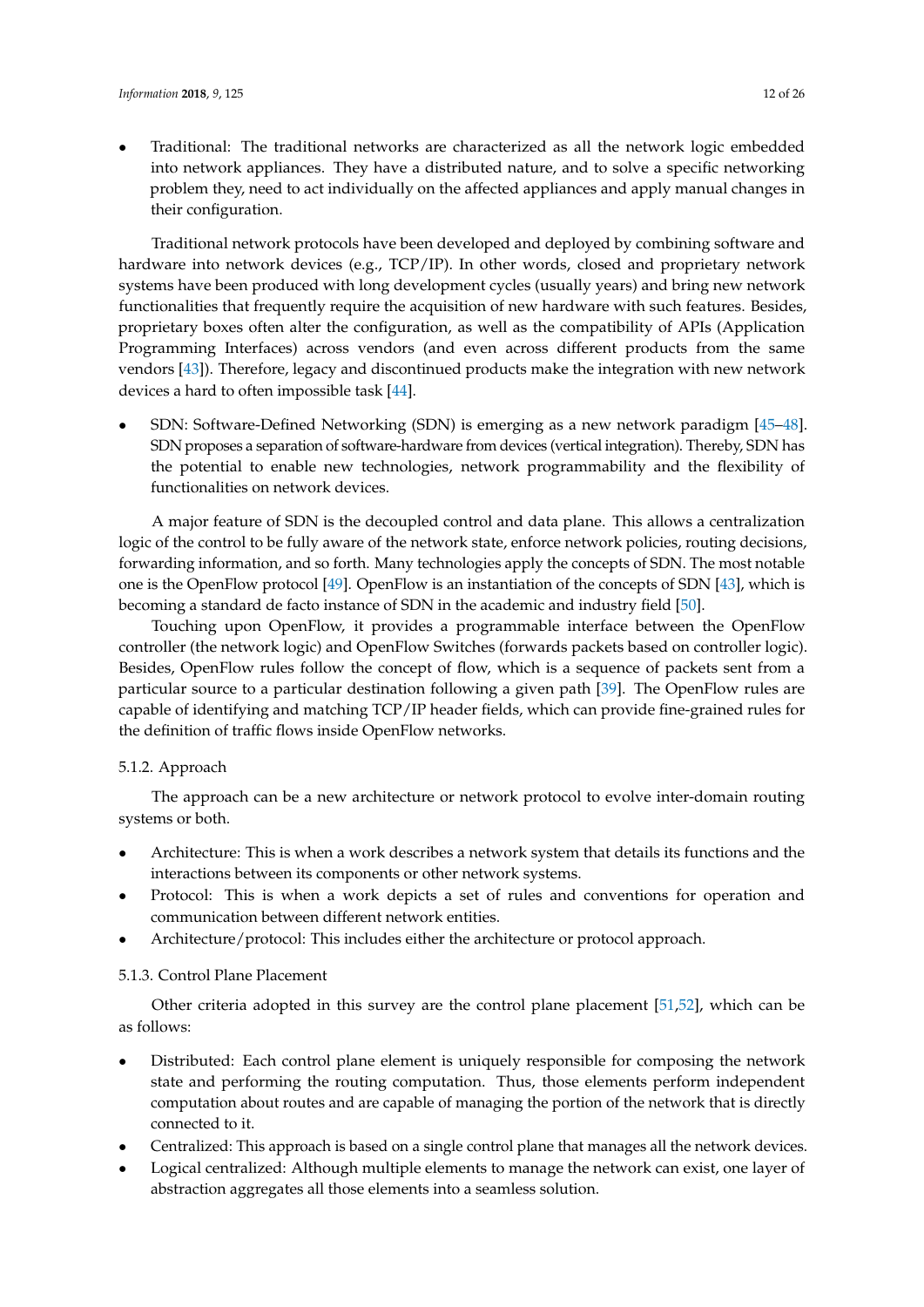## 5.1.4. Explore Path Diversity

The current inter-domain routing protocol follows the BGP's destination-based forwarding paradigm, which indicates that all forwarding decisions about IP packets will rely exclusively on the IP destination header field. Hence, BGP will only select one "best" route per prefix when it is constructing the RIB. Thus, even when there are multiple paths to reach a given network, only one of them will be selected [\[15,](#page-21-12)[53\]](#page-23-5). Unlocking the full potential of the Internet path diversity (such as resilience or QoS) is a goal of various previous works. This work analyzes the following criteria to explore path diversity:

- Overlay: The control plane creates networks that run independently on top of another network.
- Sourcing routing: The sender has the possibility of specifying the paths that the packet will take through the network.
- Based on flows: This is the set of network rules that the control plane defines and includes the sequences of nodes that a given packet has to pass between source and destination.
- Inter-domain negotiations: The solution provides mechanisms to allow each path to negotiate to explore the path diversity of the network.
- Alternative routes: Instead of using one single best path per prefix, alternative routes try to achieve resilience, security or optimize bandwidth utilization for inter-domain interconnections exploring the availability of multiple paths.
- Not Applied  $(N/A)$ : This is when the work does not provide direct evidence of how it explores the path diversity. It can occur, for example, when the research is just an architecture description or other high-level abstraction.

## *5.2. Efforts to Evolve the Control Plane of Inter-Domain Routing*

The efforts to evolve the inter-domain routing control plane were classified as follows: *Brand new design*; *Incremental improvement*; and *Inter-domain communication*.

## 5.2.1. Brand New Design

Clean-slate redesigns seem to be a very attractive approach to make a new control plane for inter-domain routing without the cumbersome backward compatibilities requirements. For traditional networks, a new protocol for inter-domain routing has the potential to overcome the limitations and drawbacks of the BGP. Table [3](#page-13-0) compiles works with a brand new design for inter-domain routing using the criteria presented in Section [5.1.](#page-10-3)

Feedback-Based Routing (FBR) [\[54\]](#page-23-6) was inspired by standard engineering practice of design dynamic systems with feedback control theory. Thus, instead of using just connectivity information for routing like the BGP, FBR creates the network state based on connectivity and structural information (such as quality and state of inter-domain links) received from routers that composed the final solution. FBR developed and used its own protocol for inter-domain routing, the Wide-area Relay Addressing Protocol (WRAP). With WRAP, FBR applies a sourcing routing scheme where the core routers of the Internet should be in charge of propagating structural information while the routing decisions occur at the routers at the edge of the network, in which they compute the network routing to achieve the end-to-end performance requirements.

Bandwidth-Aware Routing in Overlay Networks (BARON) [\[55\]](#page-23-7) was a proposal to overcome the limitations of the default best effort Internet routing. Hence, overlay routing was used to improve end-to-end performance parameters, especially the bandwidth requirement. Furthermore, to create a feasible and scalable solution, BARON explores the Distributed Information Nodes (DINs) database that was used to distribute the node information across the network. The major drawback of overlay solutions for evolving inter-domain routing is that they normally imply additional complexity regarding the overhead that the tunnels introduce in order to be properly managed.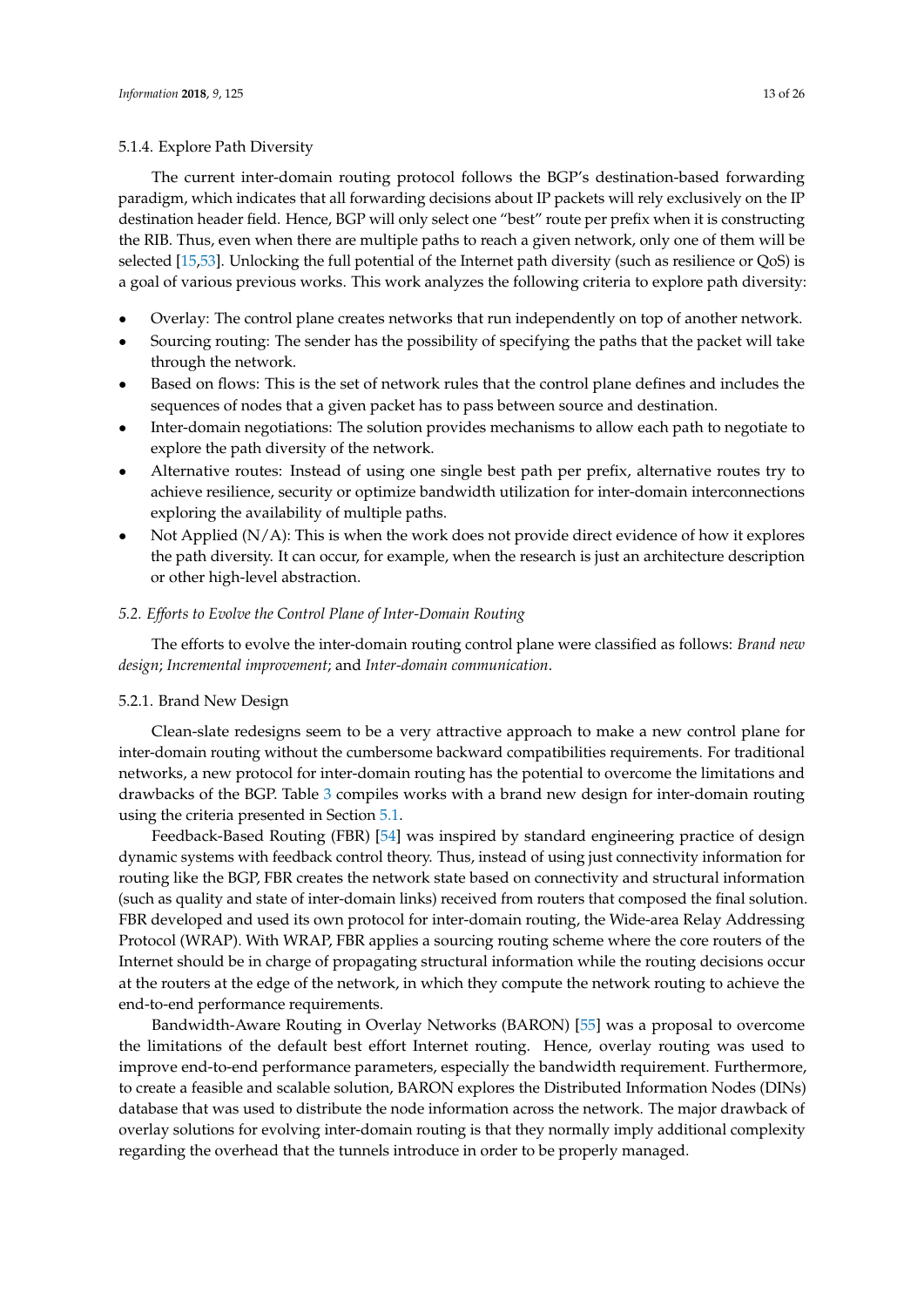<span id="page-13-0"></span>**Table 3.** Classification for proposals to evolve the inter-domain routing with a brand new design. FBR, Feedback-Based Routing; BARON, Bandwidth-Aware Routing in Overlay Networks; MBGP, Multi-Path BGP; AMIR, Another Multipath Interdomain Routing; NIRA, New Internet Routing Architecture; MLV, Multi-dimension Link Vector; RCS, Route Chaining System; SDI, Software-Defined Inter-domain.

| <b>Proposal and Authors</b>         | Concepts    | Approach                  | <b>Control Plane</b><br>Placement | Explore<br><b>Path Diversity</b> |
|-------------------------------------|-------------|---------------------------|-----------------------------------|----------------------------------|
| FBR, Zhu, Gritter and Cheriton [54] | Traditional | Protocol                  | Distributed                       | Sourcing routing                 |
| BARON, Lee et al. [55]              | Traditional | Architecture              | Distributed                       | Overlay                          |
| MBGP, Fujinoki [56]                 | Traditional | Protocol                  | Distributed                       | Alternative routes               |
| Multipath BGP, Beijnum et al. [57]  | Traditional | Protocol                  | Distributed                       | Alternative routes               |
| AMIR, Qin et al. [58]               | Traditional | Protocol                  | Centralized                       | Sourcing routing                 |
| NIRA, Yang et al. [59]              | Traditional | Architecture and Protocol | Distributed                       | Sourcing routing                 |
| MLV, Chen et al. [60]               | <b>SDN</b>  | Architecture and Protocol | Centralized                       | Based on flows                   |
| RCS, Wang et al. [61]               | <b>SDN</b>  | Architecture              | Distributed                       | Inter-domain negotiations        |
| SDI, Wang, et al. [62]              | <b>SDN</b>  | Architecture              | Distributed                       | Inter-domain negotiations        |

Fujinoki [\[56\]](#page-23-8) proposed the Multi-Path BGP (MBGP) to improve the network bandwidth utilization and avoid dis-connectivity when an external link fails. MBGP was a new network protocol to explore the multipath with a solution based on BGP updates. Furthermore, to overcome a single route for a destination network, the Multipath BGP [\[57\]](#page-23-9) proposed a change in the BGP's path selection and path dissemination rules to explore the utilization of multiple paths in concurrence without compromising loop-freeness. Although MBGP and Multipath BGP are solutions to increase the exploration of path diversity on the Internet, the proposals were only tested in simulations, and how the network traffic should be split across multiple paths was not appropriately discussed.

Another Multipath Interdomain Routing (AMIR) [\[58\]](#page-23-10) was a proposal for a new AS-level routing scheme to explore the use of concurrent multiple paths on the Internet. AMIR was designed to compute primary and alternative paths based on negotiating path provisioning among neighboring ASs. The AMIR scheme explores the best available paths for forwarding data in a source routing fashion. Thereby, a given domain can receive multiple paths from its inter-domain partners and choose the best one. Hence, AMIR had the potential to improve the experience of user applications from the network perspective and had the benefit of allowing a more intensified business relationship between ASs that deploy the solution.

Regarding the architecture scheme, the work of Yang et al. [\[59\]](#page-23-11) presents a new inter-domain routing architecture called NIRA ("New Internet Routing Architecture") that gives the end-host (users) and stub ASs the ability to choose the sequence of ISPs that their packets can take. On the current Internet, the routes are chosen by ASs running the BGP without considered the network source to make routing decisions. The main idea of NIRA was to give the users the ability to choose routes for the Internet from a source routing approach. Thus, the users could select routes that lead to improvement of their network performance, reliability or user satisfaction. Although the NIRA's objective was to transform the Internet architecture, it requires the adoption of a new network protocol called the Topology Information Propagation Protocol (TIPP) to work properly.

Applying the SDN concepts, the Multi-dimension Link Vector (MLV) [\[60\]](#page-23-12) presented a new mechanism to exchange the network view. MLV uses the OpenFlow protocol [\[49\]](#page-23-1) in its data plane elements and enables flexible inter-domain routing in an SDN network federation. MLV is a solution based on a link vector algorithm for representing the inter-domain state of the network. With the exchanging of the link vector data structure and the fine-grained rules provided by OpenFlow, the network operator could make decisions regarding paths combining that information. Despite the fact that MLV was a proposal to evolve inter-domain routing among SDN networks, the link vector data structure imposes scalability concerns.

The Route Chaining System (RCS) [\[61\]](#page-23-13) follows the concept of SDN networks to allow ASs to select routes that do not follow the standard BGP algorithm and explore the possibility of diversity paths of the Internet. RCS focuses on control traffic on transit ASs from the AS source to destinations and also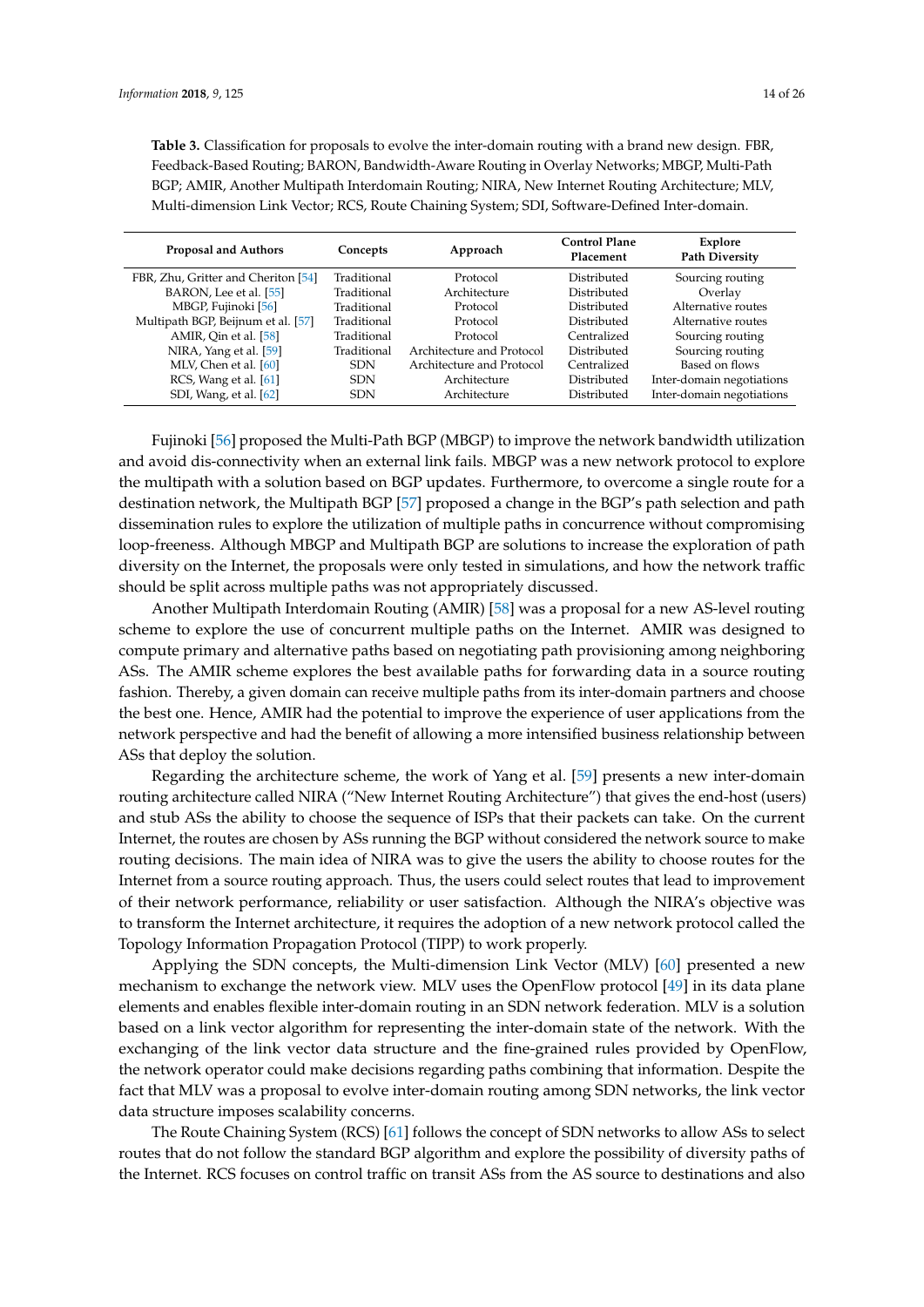requires an inter-domain communication layer between ASs to enable the multiple and distributed control planes to be connected to compose the solution.

Software-Defined Inter-domain (SDI) routing [\[62\]](#page-23-14) advances into the inter-domain support of flexible routing policies to forwarding packets, where multiple fields of the IP packet header could be used for matching (flow-level), instead of just using the BGP's destination-based forwarding paradigm. SDI also provides a mechanism to treat a large number of flow table entries required to represent the forwarding fine-grained flows. For the control plane placement, the SDI solution keeps each domain with its own control plane, which computes paths individually. To explore the path diversity between SDI domains, flow schemes are exchanged.

Summary: Clean-slate proposals are suitable for a very specific application, when used, and cannot be broadly adopted because they are incompatible with the current control plane of the Internet. In addition to traditional solutions, a new protocol proposal must be executed inside network devices or all network devices that utilize such solutions need to be modified, and such a situation may require CAPEX (CAPital EXpenditure) and OPEX (OPerational EXpenditure) to be operational. For example, the network staff would need to be trained for new proposals or protocols, as well as acquire new network devices that support those clean-slate solutions. For the inter-domain routing system with the SDN solutions, those whose approaches are not compatible with the BGP have little practical appeal for wide adoption (such as MLV [\[60\]](#page-23-12)), and solutions that propagate a detailed representation of the network state suffer from scalability limitations.

#### 5.2.2. Incremental Improvement

Proposals are made to incorporate new BGP network capabilities by changing the protocol behavior, extensions of the BGP or additional control information that is used with the BGP protocol. Table [4](#page-14-0) presents the works related to incremental improvements of inter-domain routing.

<span id="page-14-0"></span>**Table 4.** Classification for proposals to evolve the inter-domain routing with incremental improvements. MIRO, Multi-path Interdomain ROuting; R-BGP, Resilient BGP; YAMR, Yet Another Multipath Routing Protocol; STAMP, Selective Announcement Multi-Process; COIN, COntrol INbound; iSDX, Industrial-Scale Software-Defined Internet Exchange Point.

| <b>Proposal and Authors</b>           | Concepts    | Approach                  | <b>Control Plane Placement</b> | <b>Explore Path Diversity</b> |
|---------------------------------------|-------------|---------------------------|--------------------------------|-------------------------------|
| RCP, Feamster et al. [38]             | Traditional | Architecture              | Logical Centralized            | N/A                           |
| MIRO, $Xu$ et al. $[63]$              | Traditional | Architecture and Protocol | Distributed                    | Inter-domain negotiations     |
| R-BGP, Kushman et al. [64]            | Traditional | Protocol                  | Distributed                    | Alternative routes            |
| YAMR, Ganichev et al. [65]            | Traditional | Protocol                  | Distributed                    | Alternative routes            |
| STAMP, Liao et al. [66]               | Traditional | Protocol                  | Distributed                    | Alternative routes            |
| COIN, Silva and Sadok [34]            | <b>SDN</b>  | Architecture              | Centralized                    | Based on flows                |
| SIREN, Kotronis et al. [36]           | <b>SDN</b>  | Architecture              | Centralized                    | Based on flows                |
| SDX and iSDX, Feamster et al. [67,68] | <b>SDN</b>  | Architecture and Protocol | Logical Centralized            | Inter-domain negotiations     |
| Silva $[10]$                          | <b>SDN</b>  | Architecture              | Centralized                    | Based on flows                |

For inter-domain routing, the authors in [\[38\]](#page-22-12) claimed that the fully-distributed path selection computation in IP routers limits the capacity of individual ASs in terms of management scalability of path selection. Thus, they proposed a Routing Control Platform (RCP), a platform that avoids the complexity of fully-distributed path computation in the inter-domain routing system by centralizing routing control logic. Due to the architecture network abstraction designed by the RCP, it did not describe how, in fact, to explore the path diversity of inter-domain routing; hence, these criteria are not applicable to the RCP. However, the RCP is one important area of research and a precursor of SDN concepts, in which it is indicated that the control plane of a domain should be built in a centralized way [\[43\]](#page-22-17).

In addition to centralized routing control and to enable multipath routing on the Internet (the BGP uses a single best path), Multi-path Interdomain ROuting (MIRO) [\[63\]](#page-23-15) proposed the use of overlay networks and specific packet tags to enable multiple paths for inter-domain routing. The idea was to allow a new control plane logic where ASs negotiate alternative paths, as needed, from their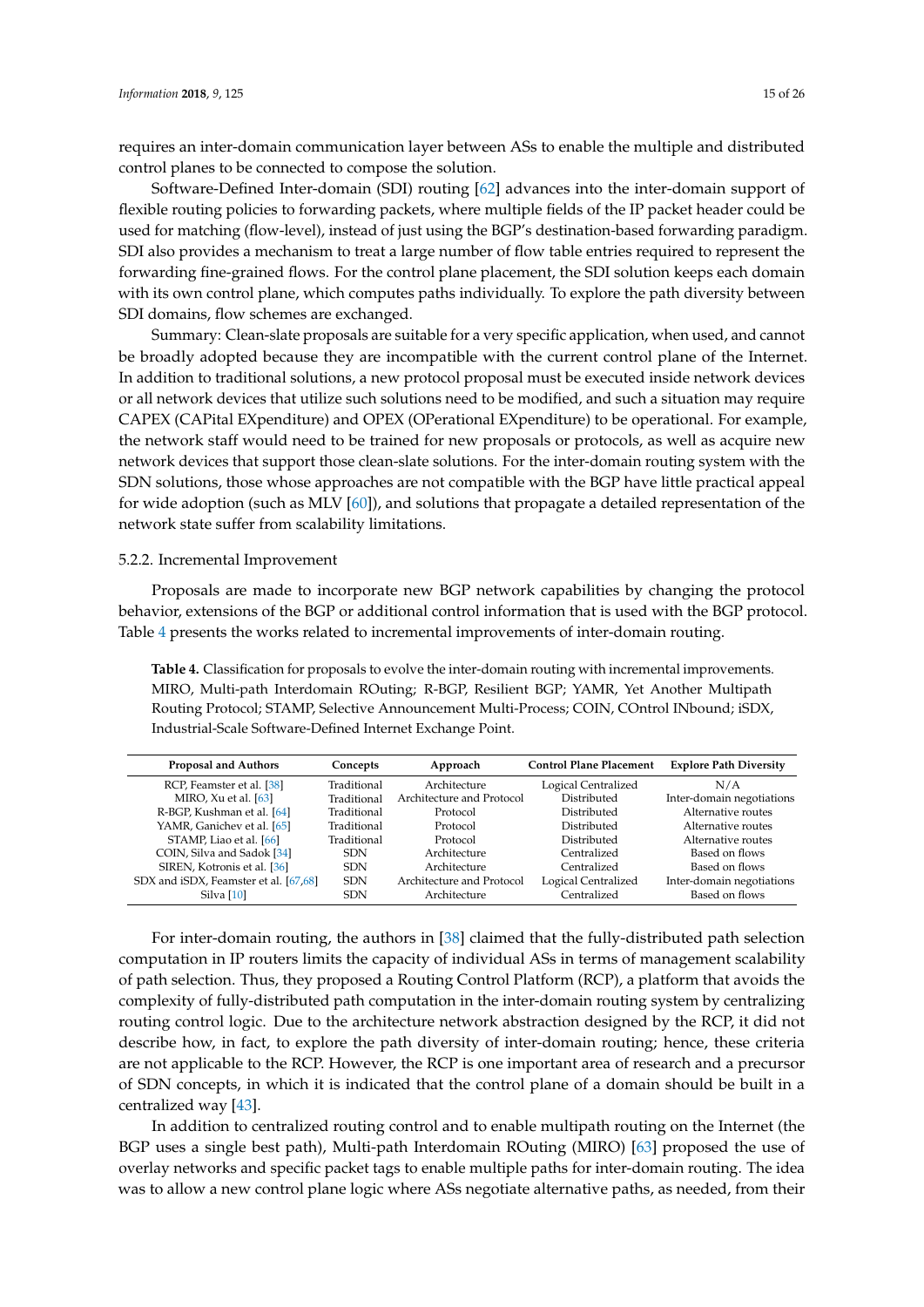ISPs. MIRO defaults to the single-path routing provided by the conventional BGP, but allows ASs to negotiate alternative paths as needed. This provides flexibility where required while remaining compatible with BGP. Compared to source routing, MIRO gives transit ASs more control over the flow of traffic in their networks.

An idea to protect the inter-domain links against failures is the Resilient BGP (R-BGP) [\[64\]](#page-23-16). R-BGP produces failover paths to mitigate the unavailability of the best path selected from the BGP decision process. Thus, when a link fails, the failover path was already computed and ready to be used, avoiding the path exploration time for discovering new paths to networks affected by the failed link. Furthermore, to avoid unavailability when external links fail, Yet Another Multipath Routing Protocol (YAMR) [\[65\]](#page-23-17) is a resilient solution that explores advertising additional paths that are not contained in the primary path (resulting from the BGP's best path algorithm). Thus, each alternative path receives a label that identifies the links the path needs to avoid. YAMR is deployed in a distributed way, where the control plane of YAMR can be implemented as an extension of the BGP protocol.

The main contribution of the Selective Announcement Multi-Process (STAMP) protocol is executing several BGP instances inside the AS that is used to discover complementary paths [\[66\]](#page-23-18). The goal of those complementary paths is established paths that are not affected by the same set of network events. Thus, the STAMP requires minimal modification of the BGP process to become an operational solution and to achieve an improvement in routing stability compared with the standard BGP protocol.

The integration between SDN technologies and BGP has already been investigated and implemented by some researchers [\[36,](#page-22-10)[69\]](#page-24-1). The integration with SDN solutions and BGP networks is vital to a practical deployment of SDN proposals. In fact, modern SDN controllers have mechanisms to exchange BGP information with BGP speaker components that behave as legacy routers. For example, the Open Network Foundation (ONF) ATRIUM project proposes a framework to support BGP by use of the ONOS controller [\[70\]](#page-24-2) and Quagga [\[71\]](#page-24-3). Another widely-used SDN controller is the Ryu [\[72\]](#page-24-4) support, interworking between OpenFlow and BGP, since a BGP function is installed in the Ryu SDN framework.

The COntrol INbound traffic (COIN) framework [\[34\]](#page-22-8) proposed to evolve the control plane routing system with the OpenFlow protocol. The COIN framework expanded the Ryu SDN controller to provide mechanisms for controlling inbound traffic from ISPs to its multi-homed ASs customers. Thus, the customers could manage how network traffic reaches them through the use of applications in the SDN controllers' ISPs. Those applications, when required and allowed, override the BGP behavior of the ISPs' network infrastructure to fulfil the customer's network traffic management requirements.

With the focus on merging SDN and traditional network concepts, SIREN [\[36\]](#page-22-10) presented a proposal to integrate the control plane of those two approaches. It combines BGP and SDN principles to improve the convergence time of the BGP at the inter-domain level. To reach that goal, SIREN allows an AS to outsource routing functionality and export it to its ISP control. SIREN is an extension of the previous idea explored in Kotronis et al. [\[73\]](#page-24-5). However, a pitfall of SIREN is that this approach limits the ability of the innovation of an AS, considering that a domain has to be subordinate to the requirements established by the outsourcing agreements for managing its network.

Using the idea of overriding the BGP behavior, the proposal of Software-Defined Internet exchange (SDX) [\[67\]](#page-23-19) and its extension Industrial-Scale Software-Defined Internet Exchange Point (iSDX) [\[68\]](#page-24-0) explore the SDN centralized control inside the Internet Exchange Point (IXP). iSDX allows the reduction of the forwarding table size of OpenFlow devices used by the IXP participants, the creation of more flexible forwarding policies and the end-to-end enforcing of QoS. iSDX requires a brokerage system to establish multilateral peering; innovation is processed in the Layer 2 scheme (using Ethernet MAC addresses), and a third party orchestrates traffic between participants.

Silva [\[10\]](#page-21-7) presented a new architecture to manage network traffic in the inter-domain using OpenFlow networks. The idea of the proposed architecture was to use BGP and SDN technologies to provide new mechanisms that allow different ASs to coordinate how traffic should be handled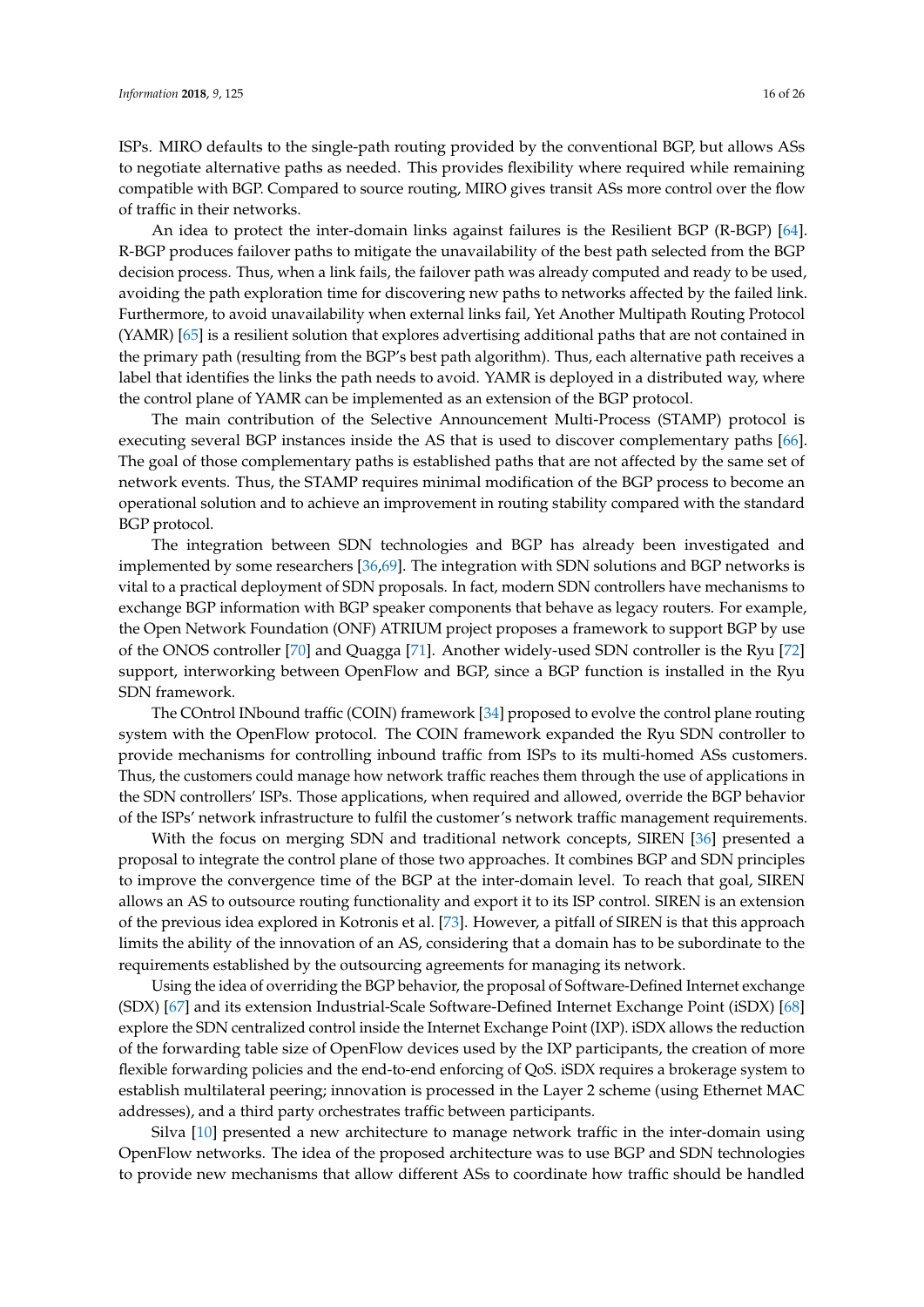between them using network applications inside SDN controllers. Thereby, a proof of concept scenario demonstrated that stub ASs can appropriately manage network traffic towards its domain by controlling the parameters of those network applications in its ISPs. The achieved results indicated the potential of the idea to apply different strategies for routing in the inter-domain environment.

Summary: Works to incrementally improve the inter-domain routing try to add capabilities to the BGP control plane, such as exploring path diversity for resilience purposes or increasing the available bandwidth of a domain. One major limitation of the BGP that is tackled by related works with incremental improvement is searching for multipath solutions for inter-domain routing. Thus, instead of using only the one best route per prefix, the use of alternative routes has the potential to improve resilience against link failures, bandwidth availability and security [\[15,](#page-21-12)[74,](#page-24-6)[75\]](#page-24-7).

#### 5.2.3. Inter-Domain Communication

The control communication between different domains is also an important criterion to be analyzed in related works. Table [5](#page-16-0) depicts the related works that evolve the inter-domain control plane routing using some inter-domain communication mechanism.

<span id="page-16-0"></span>

| <b>Proposal and Authors</b>                                                                                   | Concepts    | Approach     | <b>Control Plane</b><br>Placement | <b>Explore</b><br><b>Path Diversity</b> |
|---------------------------------------------------------------------------------------------------------------|-------------|--------------|-----------------------------------|-----------------------------------------|
| ADD-PATH [76]                                                                                                 | Traditional | Protocol     | Distributed                       | Alternative<br>routes                   |
| North-Bound Distribution<br>of Link-State and<br>Traffic Engineering (TE)<br>Information, Gredler et al. [77] | Traditional | Protocol     | Distributed                       | Inter-domain<br>negotiations            |
| BGP Administrative<br>Shutdown Communication,<br>Snijders et al. [78]                                         | Traditional | Protocol     | Distributed                       | N/A                                     |
| RouteFlow,<br>Nascimento et al. [79]                                                                          | <b>SDN</b>  | Architecture | Centralized                       | Based on flows                          |
| WE-Bridge [80]                                                                                                | <b>SDN</b>  | Protocol     | Distributed                       | Inter-domain<br>negotiations            |
| Inter-SDN, Bennesby et al. [81]                                                                               | <b>SDN</b>  | Architecture | Centralized                       | Based on flows                          |
| <b>SDN</b><br>Alto, Alimi et al. [82]                                                                         |             | Protocol     | Logically<br>centralized          | Based on flows                          |

**Table 5.** Classification of proposals to evolve inter-domain communication.

For ASs that exchange control information with the BGP protocol, they can use the BGP attributes for that purpose. For example, an AS may set MED or Communities' values to alter how the control plane of other ASs selects routes [\[83](#page-24-15)[,84\]](#page-24-16). However, the BGP attributes have limited scope and effectiveness [\[16\]](#page-21-13), and consequently, new signaling mechanisms between different control planes emerged to overcome those restrictions.

To tackle the ability of the BGP advertising just one best route per prefix, ADD-PATH is an extension to the BGP that uses its capability to advertise, identify and add multiple paths to a destination [\[76\]](#page-24-8). The standard behavior of the BGP produces and advertises only one best-path to a given address prefix. If two NLRIs are advertised with the same value of the address prefix, the latest advertisement will override the previous one in the RIB. ADD-PATH allows the advertisement of multiple paths for the same address prefix without the new paths implicitly replacing any previous ones. The main idea of this BGP extension is instead of using the address prefix as the primary identifier of a path, it uses a *Path Identifier*, in which each path receives a unique identifier, and that allows multiple values of address prefixes to exist in the RIB.

By exchanging, the topology and information about the current state of the network among routing components are typically used as the interior routing protocol (for example, OSPF) for such tasks.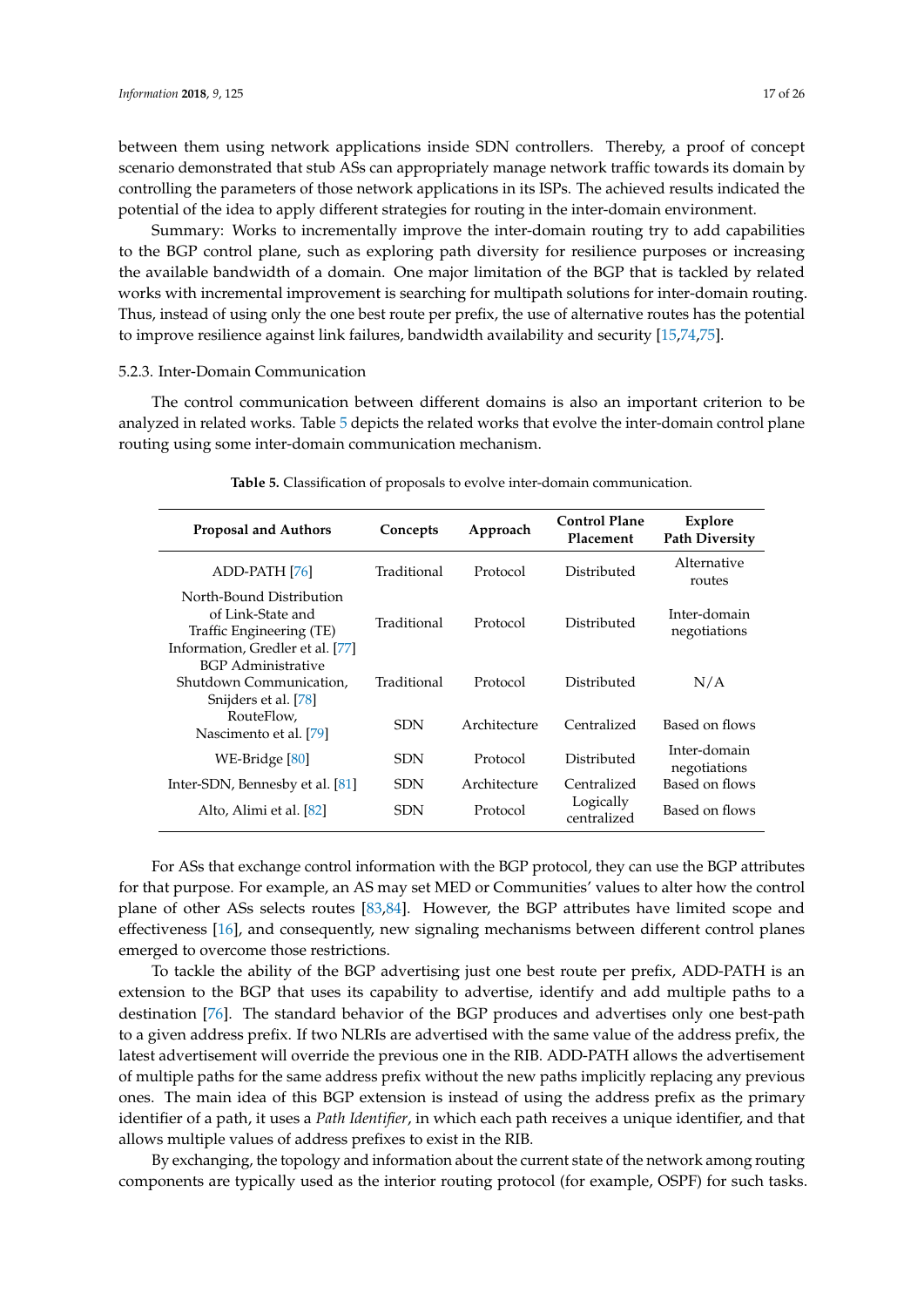Generally, the ASs are not willing to reveal their internal infrastructure or the business relationship information among other ASs because of security or business concerns. However, in some scenarios, the link-state or Traffic Engineering (TE) information can be shared with external components of a domain, for example, applications that require end-to-end TE (this is the case of the SIREN [\[36\]](#page-22-10) proposal where the external control plane was responsible for computing the routing of the customer domain or Multi-Protocol Label Switching Traffic Engineering (MPLS-TE) with Path Computation Element (PCE). The North-Bound Distribution of Link-State and Traffic Engineering (TE) Information [\[77\]](#page-24-9) describes a mechanism to collect and share link-state and TE information with external components by a new BGP NLRI encoding format.

Another extension for BGP to improve the communication among BGP neighbors is the BGP Administrative Shutdown Communication [\[78\]](#page-24-10), defined in RFC 8203. It tackles the lack of information when a BGP session was reset or shutdown. Thus, the solution adds a short text message as part of the notification message of the BGP [\[6\]](#page-21-4). The purpose of that message is to notify operators about the event that caused the BGP closure.

RouteFlow [\[79\]](#page-24-11) controls and configures flows of OpenFlow switches using Quagga [\[71\]](#page-24-3) as the main engine. RouteFlow becomes a proxy for the OpenFlow controller, where all the network logic follows traditional network protocols with inter-domain routing executing the BGP protocol. Furthermore, RouteFlow provides virtualized IP routing services over OpenFlow-enabled hardware, with the main idea of the proposed architecture adopting a west/eastbound interface to make a deeper integration of the routing engines of an ISP and its customers.

As recent surveys indicate, there is not yet a standard west/eastbound SDN interface to exchange network control information between different SDN controllers [\[39](#page-22-13)[,80](#page-24-12)[,85\]](#page-24-17). Thereby, to allow the communication between SDN controllers in the inter-domain ecosystem, the authors in [\[80\]](#page-24-12) proposed an interface for SDN to exchange reachability and topology information, the WE-Bridge [\[80\]](#page-24-12). The goals were to present a peer-to-peer mechanism that has to be resilient, secure and exchange network control information for ASs. WE-Bridge was used by RCS [\[61\]](#page-23-13) and SDI [\[62\]](#page-23-14) to exchange control information between SDN controllers.

To exchange routing information between SDN domains (a domain that deploys SDN technologies), the Inter-SDN Routing Component [\[81\]](#page-24-13) was proposed to tackle the problem of integration between the different control planes. Using TCP connections, the new exchange mechanism is inspired by the BGP and incorporates messages similar to the BGP (OPEN, UPDATE, KEEPALIVE and NOTIFICATION), uses RIBs (RIB-In, Local RIB, RIB-Out) and simplifies the route selection decision process. The Inter-SDN claims that the way to solve inter-domain issues is through architectural abstraction (SDN applications) and extensibility properties (the network programmability).

Application-Layer Traffic Optimization (ALTO) [\[82\]](#page-24-14) (defined in RFC 7285) is the most detailed specification for a standardization of the east/westbound interface for SDN controllers. It provides a network information service with the goal of exporting resources and parameters to network applications. ALTO is based on abstract maps of a network that simplify the state of a network and the applications that can effectively use them.

Summary: Traditional network approaches for inter-domain communications focus on adding new capabilities or modifications to the BGP's messages. However, those approaches require a long cycle (months or years) of development until they reach the production environment. The SDN and traditional network have one point in common: those initiatives tackle the challenge of managing a huge number of network devices that requires coordination among multiple control planes.

In fact, to overcome BGP control plane limitations for inter-domain communication, SDN approaches seek an integration with BGP and coordination between SDN controllers. Additionally, SDN network applications require complex network information that is hidden through inter-domain routing to allow the propriety execution of optimization algorithms in the network [\[86\]](#page-24-18).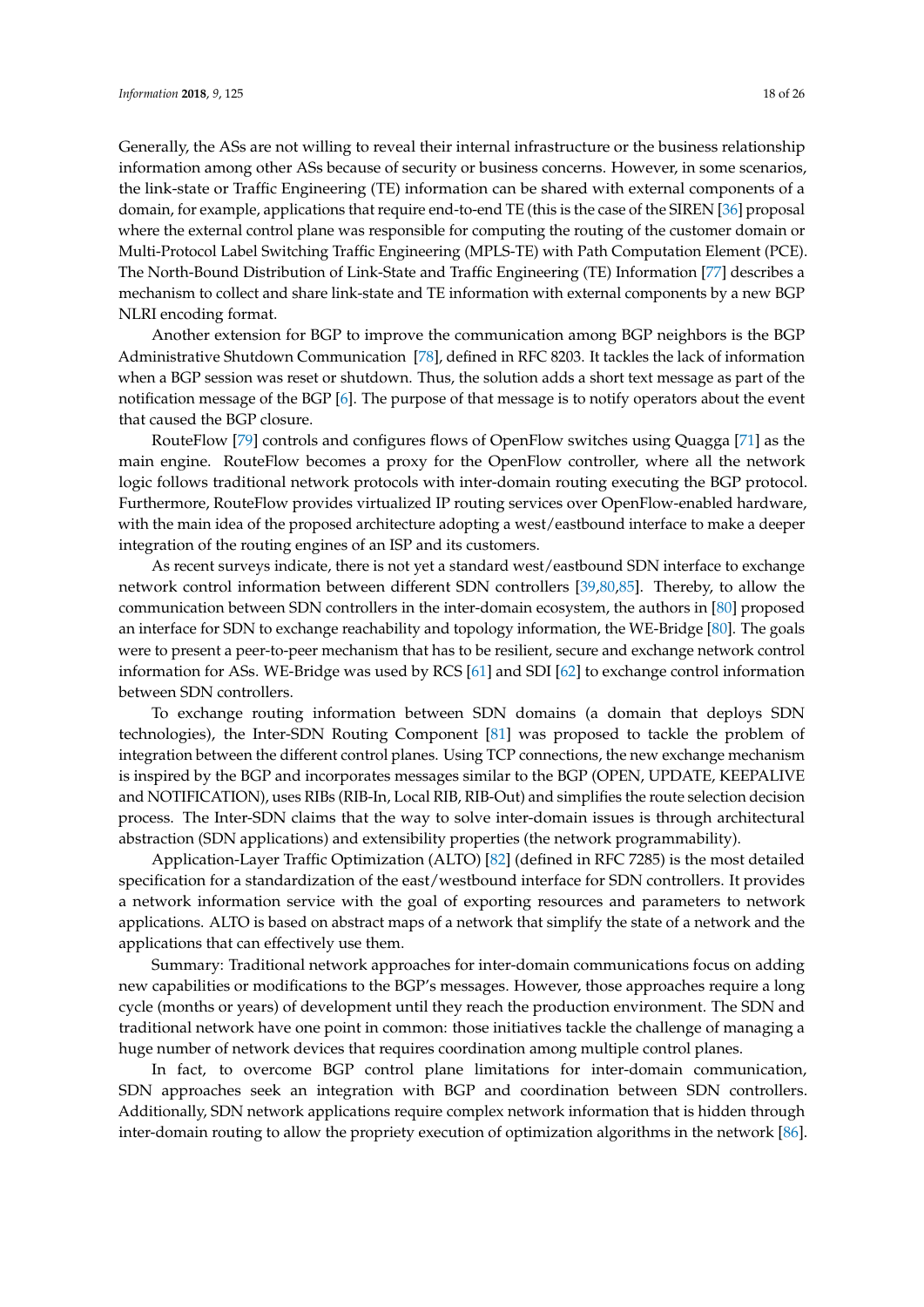## <span id="page-18-0"></span>**6. Further Discussion and Lessons Learned**

This section discusses the topic of the control plane for inter-domain routing and provides some insights into the content in the previous sections.

#### *6.1. Inter-Domain Routing Limitations*

The BGP will never select two, or more, next hops per prefix. It always chooses a unique best hop per prefix. Different from internal routing protocols (e.g., the ECMP) where multiple destinations are allowed to a given prefix for load balancing proposes, the BGP standard protocol does not incorporate this behavior. Hence, to network, operators maximize the utilization of external links, and they have to split the traffic using a subnet of the prefix, which has the side effect of increasing the global routing table (Figure [3\)](#page-10-1).

The use of multiple links may have the consequence of improving path diversity and network reliability [\[74\]](#page-24-6). The BGP can filter routes by matching prefix, prefix-length and/or based on different path attributes that are associated with each BGP route and are part of an update message. However, the forwarding data plane elements can only forward the packet based on destination prefixes, once the BGP follows a destination-based forwarding paradigm [\[6\]](#page-21-4). In other words, routers can only apply their policies and forward decision based on the destination address of the IP packet.

Routing systems that use source addresses, policy-based routing or are based on application requirements cannot be deployed on the current Internet as this is not supported by the current BGP logic of control. Furthermore, novel network applications may require some other fields in the packet header to optimize the inter-domain routing path or simply to distinguish routing by source addresses [\[60\]](#page-23-12). Those requirements are not available with the use of the BGP.

Moreover, it has long been known that the Internet architecture has several issues, despite the Internet's unparalleled success. Highly rigid and static, the traditional networking infrastructure was initially designed to operate for a particular type of traffic (text-based content), and that does not satisfy today's increasingly demanding users that request interactive and dynamic multimedia streams. Along with the multimedia trends, the recent emergence of new and innovate technologies, e.g., IoT, has been pressuring the inter-domain infrastructure to support those new types of network demands.

Previous works have attempted to solve these architectural deficiencies with brand new designs or incremental improvements, which have had limited success [\[87\]](#page-24-19). On the one hand, the resistance to these new efforts stems from the requirement that new solutions must be mature enough and have obvious benefits. In other words, an AS will not risk its business existence in adopting technologies with unproven scalability, reliability, interoperability and consistency. Moreover, the current Internet's infrastructure took years to reach its current size, and a myriad of ASs is still expecting to reach the Return on Investment (ROI) from that.

On the other hand, many ASs are searching for ways to increase their profit: be more agile to address business requirement changes, provide a network that reduces cost, simplifies operations and supports new and innovative products and services. Thereby, the next generation control plane needs to be more suitable to their business needs, and it is expected that automation [\[88\]](#page-24-20) and intelligent network traffic control systems [\[89\]](#page-25-0) will play an important role in evolving the inter-domain routing.

Therefore, to bridge the gap between what is expected and desirable on architectural evolvability and what is feasibly deployable has to include, among other ideas, modularity solutions with BGP compatibility and extensive support of automation.

#### *6.2. New Business Relationships*

In traditional networks, the agreements to exchange traffic are usually between ASs that have some physical connection between them. Only in specific places of the Internet is this condition not applied (for example, IXPs). Thereby, through BGP peers, ASs apply the BGP configuration that reflects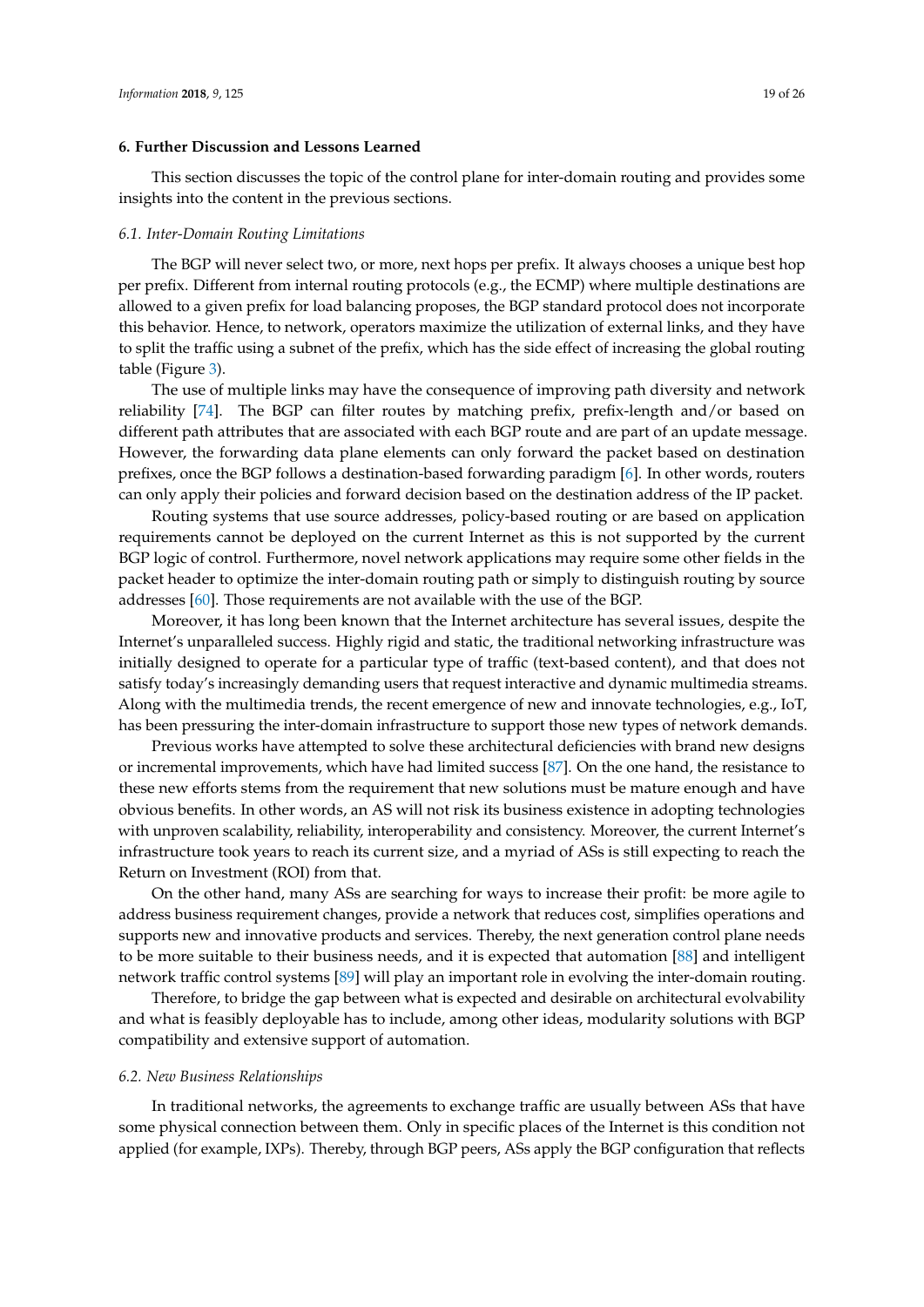the business relationships previously established and that limits the types of business relationships between ASs.

Thus, it is expected that ASs will gain more advantages of the next generation of the control plane for the Internet because this allows them to control and explore the full potential of the Internet-wide infrastructure. For example, the observation of CAIDA's AS relationship database [\[90\]](#page-25-1) allows the characterization of multi-homed ASs. Considering the period from December of 2015 to April of 2018, Figure [4](#page-10-2) presents the total number of public ASNs in CAIDA's AS relationship database, as well as the total number of stub ASs with public ASNs. Therefore, this graph indicates that the majority of ASs on the Internet are stub ASs, and as discussed, its control of routes is limited by the physical bound with its neighbor ASs.

Outsourcing the AS routing logic is one way to establish new business relationships on the Internet [\[73\]](#page-24-5). Offloading the routing functions of a customer AS to an external trusted contractor (e.g., transit AS) can optimize inter-domain traffic engineering, evolve inter-domain routing and allow the implementation of collaborative security and troubleshooting schemes.

Another idea is to transit ASs to provide mechanisms to stub ASs that manage its routes [\[10\]](#page-21-7). A type of relationship where any ASs can establish a relationship with other non-neighbor ASs is very difficult to achieve in the current Internet architecture, since many network operational tasks (such as manual configuration) are needed. Furthermore, the relationship must make sense from the business perspective, and security mechanisms have to be deployed to guarantee an acceptable level of trust between the domains.

Thus, to establish new business relationships between multiple ASs, a reliable and secure mechanism has to emerge for inter-domain routing. The manual configuration of the BGP and the use of TCP [\[17\]](#page-21-14) to exchange NLRI are not enough for the next generation of the control plane for inter-domain routing that has to incorporate new mechanisms to exchange and establish network relationships through any AS on the Internet to enable dynamic resources, bandwidth and routing.

Previous works in the field indicate the values of collaboration among ASs with different business models [\[91–](#page-25-2)[93\]](#page-25-3). For example, exploring a more intensified collaboration between ASs that produces (e.g., CDN) and consumes the content (e.g., users) can produce gains for all participants [\[94,](#page-25-4)[95\]](#page-25-5). Moreover, with new inter-domain communication mechanisms, it will be possible to deploy visionary solutions such as an economy plane for the Internet [\[96\]](#page-25-6).

## *6.3. SDN as an Enabling Technology*

One of the major features of the BGP is the scalability of the protocol due to its fully-distributed nature. The size-effect of distributed control of the BGP is causing the protocol "chattiness" [\[19\]](#page-21-16) and the long convergence time [\[22\]](#page-21-19), since every BGP speaker has to generate the global view of the network state to make decisions about routing. The centralization of inter-domain routing control has the potential to mitigate the BGP issues [\[7,](#page-21-5)[35,](#page-22-9)[36\]](#page-22-10). A bird's eye view of the centralized solution has the potential to identify misconfiguration, avoid route leaks, address the satisfaction and dissatisfaction among ASs [\[31\]](#page-22-5) and understand and perform troubleshooting; all sorts of undesired network behavior will be exposed to the centralized control.

With SDN technologies, the consistency of the network state is encouraged by the principle of logical centralization [\[52\]](#page-23-4). The inter-domain routing centralization has the potential to benefit the application of traffic engineering techniques, enforcement of routing policies, network troubleshooting and other desirable features. For example, the proposal of iSDX [\[68\]](#page-24-0) uses the SDN centralized control in an IXP to allow the creation of more flexible forwarding policies, the reduction of the forwarding table size of OpenFlow devices used by the IXP participants and the end-to-end enforcing of QoS.

The adoption of SDN technologies has the potential to solve the management decentralization problem of the traditional network, as discussed in [\[97\]](#page-25-7). Other previous proposals that use exclusively traditional network technologies [\[38,](#page-22-12)[59\]](#page-23-11) required extensions for the BGP or a brand new network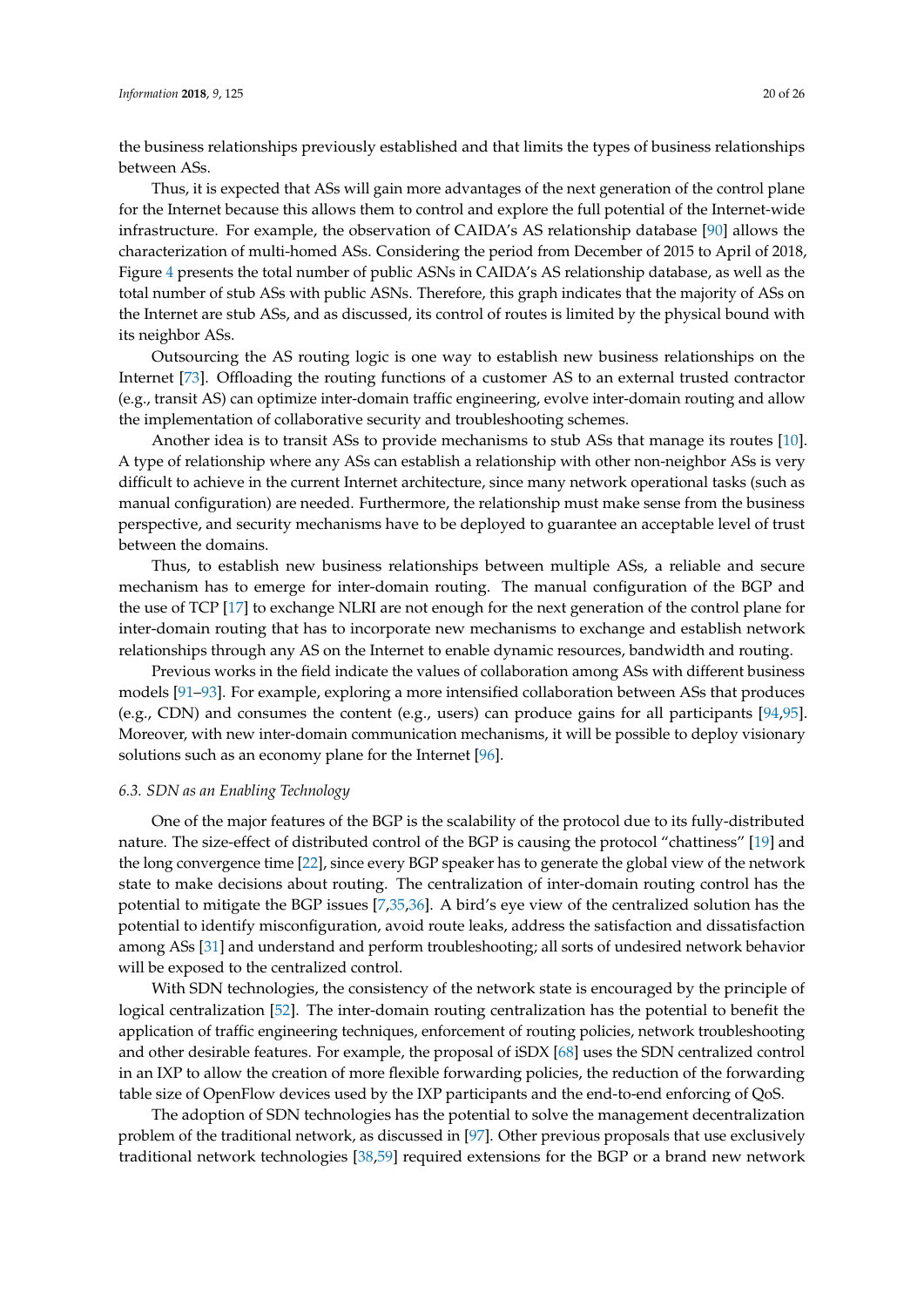protocol to make them operational. This results in a difficult scenario that is not easy to deploy or manage for ASs because of CAPEX, OPEX, security and reliability concerns.

New network services can emerge if the current inter-domain routing system allows the evolution of the routing control plane. The traditional network mostly applies the decentralization of the routing decision, and with the advent of SDN concepts, the logical centralization of the routing control plane may enable inter-domain routing evolution.

Thereby, a good question to pose regarding SDN is the following: Why have SDN technologies not yet changed the inter-domain landscape? First of all, it is worth noting that the SDN paradigm is a brand new approach to design networks (although it inherits ideas from other approaches [\[43\]](#page-22-17)), which is different from the traditional network that has been the main paradigm to construct networks since the Internet's inception. Thereby, the technologies that instantiate SDN concepts are in their early stages, and as they are not mature technologies, wide adoption is not expected.

The most successful SDN technology is the OpenFlow protocol. This protocol has some hindrance regarding memory and signaling utilization [\[98\]](#page-25-8) because OpenFlow switches usually use Ternary Content Addressable Memory (TCAM) as the main memory to match a flow. That type of memory is very fast, however having the drawback of being expensive with a high energy consumption. Therefore, the fine-grained OpenFlow rules can represent a cumbersome inter-domain environment where the number of prefixes (or flows) is tremendously high [\[62\]](#page-23-14). Flow management is almost mandatory for the real deployment of the OpenFlow protocol in inter-domain routing, and that problem can be understood as an extension of the rule placement problem inside OpenFlow networks. A detailed survey about flow management can be seen in the work of Nguyen et al. [\[45\]](#page-22-19).

Another drawback of the OpenFlow networks is the reliability between controllers and the data plane elements (OpenFlow switches). Once the control and data plane is decoupled, when the control becomes unavailable, the forwarding elements may not continue to work appropriately. Some works claim that the data plane elements need to have some capabilities to fix those scenarios, and a mix of control and data plane programmability can be the key for future network solutions. Ideas for allowing data plane elements to become more flexible and programmable are in their infancy, such as P4 [\[99\]](#page-25-9) or OpenState [\[100\]](#page-25-10), and those technologies could resolve the flexibility and performance of OpenFlow switches.

Therefore, to be practical, an OpenFlow solution must manage the flows (installation, aggregation and eviction) and maintain a trade-off among rule installation and the signaling overhead between OpenFlow switches and the OpenFlow controller to maintain the availability of the network [\[45,](#page-22-19)[101\]](#page-25-11). For ASs, and especially ISPs, new proposals cannot be adopted for inter-domain routing that represent a risk (reliability, availability, performance, security and other requirements) to their business unless substantial profit is imminent [\[36\]](#page-22-10).

#### <span id="page-20-1"></span>**7. Conclusions**

There is still much to be done until the BGP control plane is fully replaced as the main routing core system of the Internet. None of the efforts researched in this work provide all the features to reach that goal. SDN technologies seem to be a prominent technical field for new network architectures, and they are receiving much academic and industrial attention. Beyond the technical requirements, the new proposals to evolve inter-domain routing must be aligned with network operator business vision.

**Funding:** This research received no external funding.

**Conflicts of Interest:** The authors declare no conflict of interest.

#### **References**

<span id="page-20-0"></span>1. Al-Fuqaha, A.; Guizani, M.; Mohammadi, M.; Aledhari, M.; Ayyash, M. Internet of Things: A Survey on Enabling Technologies, Protocols and Applications. *IEEE Commun. Surv. Tutor.* **2015**, *17*, 2347–2376. [\[CrossRef\]](http://dx.doi.org/10.1109/COMST.2015.2444095)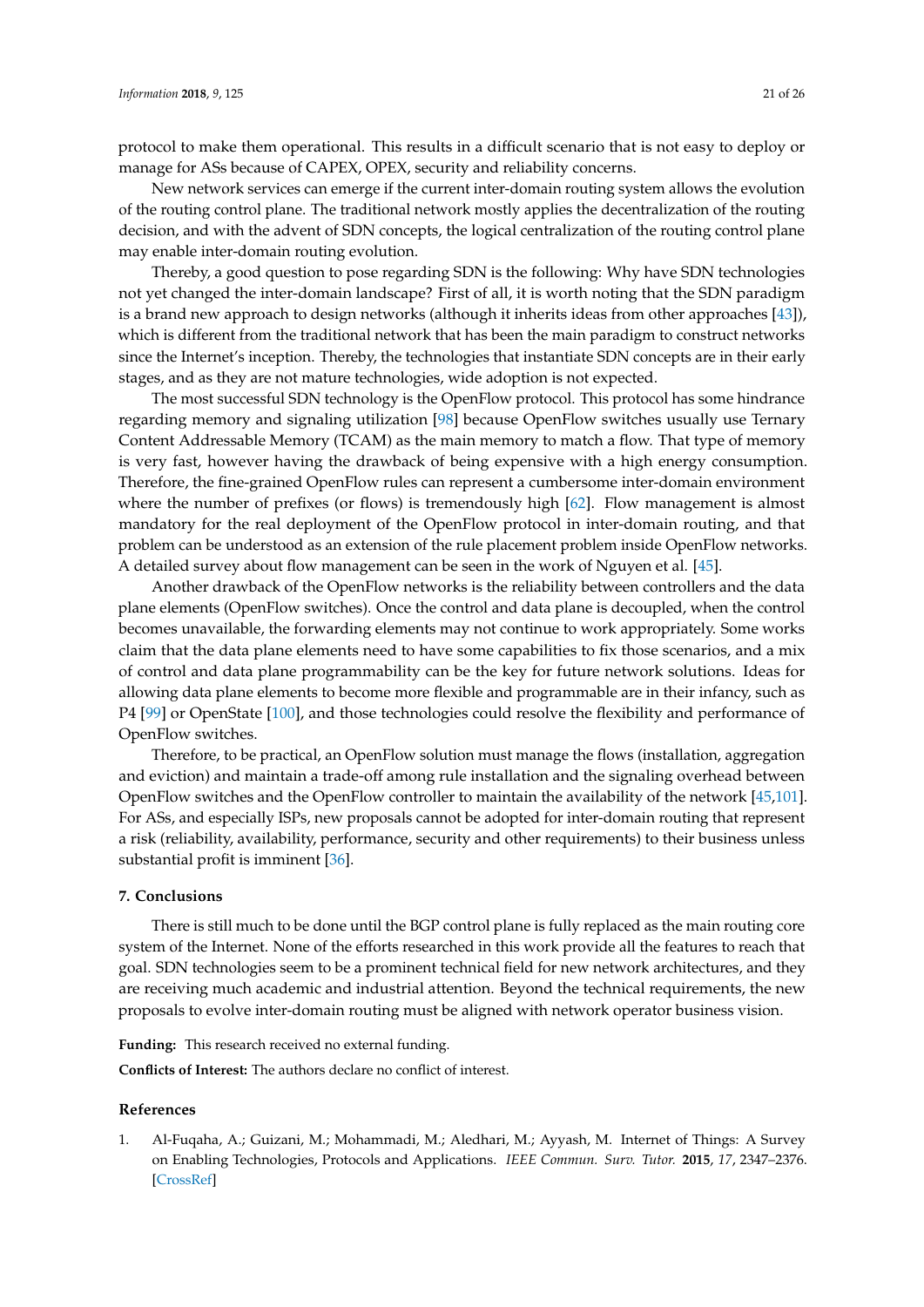- <span id="page-21-0"></span>2. Baktir, A.C.; Ozgovde, A.; Ersoy, C. How Can Edge Computing Benefit from Software-Defined Networking: A Survey, Use Cases, and Future Directions. *IEEE Commun. Surv. Tutor.* **2017**, *19*, 2359–2391. [\[CrossRef\]](http://dx.doi.org/10.1109/COMST.2017.2717482)
- <span id="page-21-1"></span>3. Raza, M.R.; Fiorani, M.; Skubic, B.; Martensson, J.; Wosinska, L.; Monti, P. Power and cost modeling for 5G transport networks. In Proceedings of the International Conference on Transparent Optical Networks, Budapest, Hungary, 5–9 July 2015; pp. 1–7.
- <span id="page-21-2"></span>4. Gupta, A.; Jha, R.K. A Survey of 5G Network: Architecture and Emerging Technologies. *IEEE Access* **2015**, *3*, 1206–1232. [\[CrossRef\]](http://dx.doi.org/10.1109/ACCESS.2015.2461602)
- <span id="page-21-3"></span>5. Huang, T.; Yu, F.R.; Zhang, C.; Liu, J.; Zhang, J.; Liu, Y. A Survey on Large-Scale Software Defined Networking (SDN) Testbeds: Approaches and Challenges. *IEEE Commun. Surv. Tutor.* **2017**, *19*, 891–917. [\[CrossRef\]](http://dx.doi.org/10.1109/COMST.2016.2630047)
- <span id="page-21-4"></span>6. Rekhter, Y.; Li, T.; Hares, S. A Border Gateway Protocol 4 (BGP-4). Network Working Group Request for Comments: 4271. 2006. Available online: <https://www.rfc-editor.org/info/rfc4271> (accessed on 16 May 2018).
- <span id="page-21-5"></span>7. Kotronis, V. Centralizing Routing Control Across Domains: Architectural Approach and Prominent Use Cases. Ph.D. Thesis, University of Athens, Athens, Greece, 2015.
- 8. Hakiri, A.; Gokhale, A.; Berthou, P.; Schmidt, D.C.; Gayraud, T. Software-defined networking: Challenges and research opportunities for future internet. *Comput. Netw.* **2014**, *75*, 453–471. [\[CrossRef\]](http://dx.doi.org/10.1016/j.comnet.2014.10.015)
- <span id="page-21-6"></span>9. Chowdhury, N.M.M.K.; Boutaba, R. A survey of network virtualization. *Comput. Netw.* **2010**, *54*, 862–876. [\[CrossRef\]](http://dx.doi.org/10.1016/j.comnet.2009.10.017)
- <span id="page-21-7"></span>10. Silva, W.J.A. An Architecture to Manage Incoming Traffic of Inter-Domain Routing Using OpenFlow Networks. *Information* **2018**, *9*, 92. [\[CrossRef\]](http://dx.doi.org/10.3390/info9040092)
- <span id="page-21-8"></span>11. Potaroo.net. Advertised AS Count. 2016. Available online: [http://bgp.potaroo.net/as2.0/bgp-average](http://bgp.potaroo.net/as2.0/bgp-average-aspath-length.txt)[aspath-length.txt](http://bgp.potaroo.net/as2.0/bgp-average-aspath-length.txt) (accessed on 16 May 2018).
- <span id="page-21-9"></span>12. Luckie, M.; Huffaker, B.; Dhamdhere, A.; Giotsas, V.; Claffy, K. AS relationships, customer cones, and validation. In Proceedings of the 2013 Conference on Internet Measurement Conference—IMC '13, Barcelona, Spain, 23–25 October 2013; pp. 243–256.
- <span id="page-21-10"></span>13. Labovitz, C.; Iekel-Johnson, S.; McPherson, D.; Oberheide, J.; Jahanian, F. Internet inter-domain traffic. In Proceedings of the ACM SIGCOMM 2010 Conference on SIGCOMM—SIGCOMM '10, New Delhi, India, 30 August–3 September 2010; p. 75.
- <span id="page-21-11"></span>14. Ager, B.; Chatzis, N.; Feldmann, A.; Sarrar, N.; Uhlig, S.; Willinger, W. Anatomy of a large european IXP. *ACM SIGCOMM Comput. Commun. Rev.* **2012**, *42*, 163. [\[CrossRef\]](http://dx.doi.org/10.1145/2377677.2377714)
- <span id="page-21-12"></span>15. Singh, S.K.; Das, T.; Jukan, A. A Survey on Internet Multipath Routing and Provisioning. *IEEE Commun. Surv. Tutor.* **2015**, *17*, 2157–2175. [\[CrossRef\]](http://dx.doi.org/10.1109/COMST.2015.2460222)
- <span id="page-21-13"></span>16. Al-musawi, B.; Branch, P.; Armitage, G. BGP Anomaly Detection Techniques: A Survey. *IEEE Commun. Surv. Tutor.* **2017**, *19*, 377–396. [\[CrossRef\]](http://dx.doi.org/10.1109/COMST.2016.2622240)
- <span id="page-21-14"></span>17. Kevin, B.; Toni, F.; Patrick, M.; Jennnifer, P. A survey of BGP security—Issues and solutions. *Proc. IEEE* **2010**, *98*, 100–122.
- <span id="page-21-15"></span>18. Narayanan, A. A Survey on BGP Issues and Solutions. *arXiv* **2009**, arXiv:0907.4815. [\[CrossRef\]](http://dx.doi.org/0907.4815)
- <span id="page-21-16"></span>19. Yannuzzi, M.; Masip-Bruin, X.; Bonaventure, O. Open issues in interdomain routing: A survey. *IEEE Netw.* **2005**, *19*, 49–56. [\[CrossRef\]](http://dx.doi.org/10.1109/MNET.2005.1541721)
- <span id="page-21-17"></span>20. Qiu, J.; Wang, F.; Gao, L. BGP rerouting solutions for transient routing failures and loops. In Proceedings of the IEEE Military Communications Conference MILCOM, Washington, DC, USA, 23–25 October 2006.
- <span id="page-21-18"></span>21. Rexford, J. Rethinking internet routing. In Proceedings of the Fourtieth Annual ACM Symposium on Theory of Computing—STOC '08, Victoria, Canada, 17–20 May 2008; p. 55.
- <span id="page-21-19"></span>22. Bennesby, R.; Mota, E. A survey on approaches to reduce BGP interdomain routing convergence delay on the Internet. *IEEE Commun. Surv. Tutor.* **2017**, *19*, 2949–2984.
- <span id="page-21-20"></span>23. Paolucci, F.; Cugini, F.; Giorgetti, A.; Sambo, N.; Castoldi, P. A survey on the path computation element (PCE) architecture. *IEEE Commun. Surv. Tutor.* **2013**, *15*, 1819–1841. [\[CrossRef\]](http://dx.doi.org/10.1109/SURV.2013.011413.00087)
- <span id="page-21-21"></span>24. Mills, D. Exterior Gateway Protocol Formal Specification. 1984. Available online: [https://tools.ietf.org/](https://tools.ietf.org/html/rfc904) [html/rfc904](https://tools.ietf.org/html/rfc904) (accessed on 16 May 2018).
- <span id="page-21-22"></span>25. Kunzinger, C. Inter-Domain Routing Protocol, 1994. Available online: [https://tools.ietf.org/html/draft](https://tools.ietf.org/html/draft-kunzinger-idrp-ISO10747-01)[kunzinger-idrp-ISO10747-01](https://tools.ietf.org/html/draft-kunzinger-idrp-ISO10747-01) (accessed on 16 May 2018).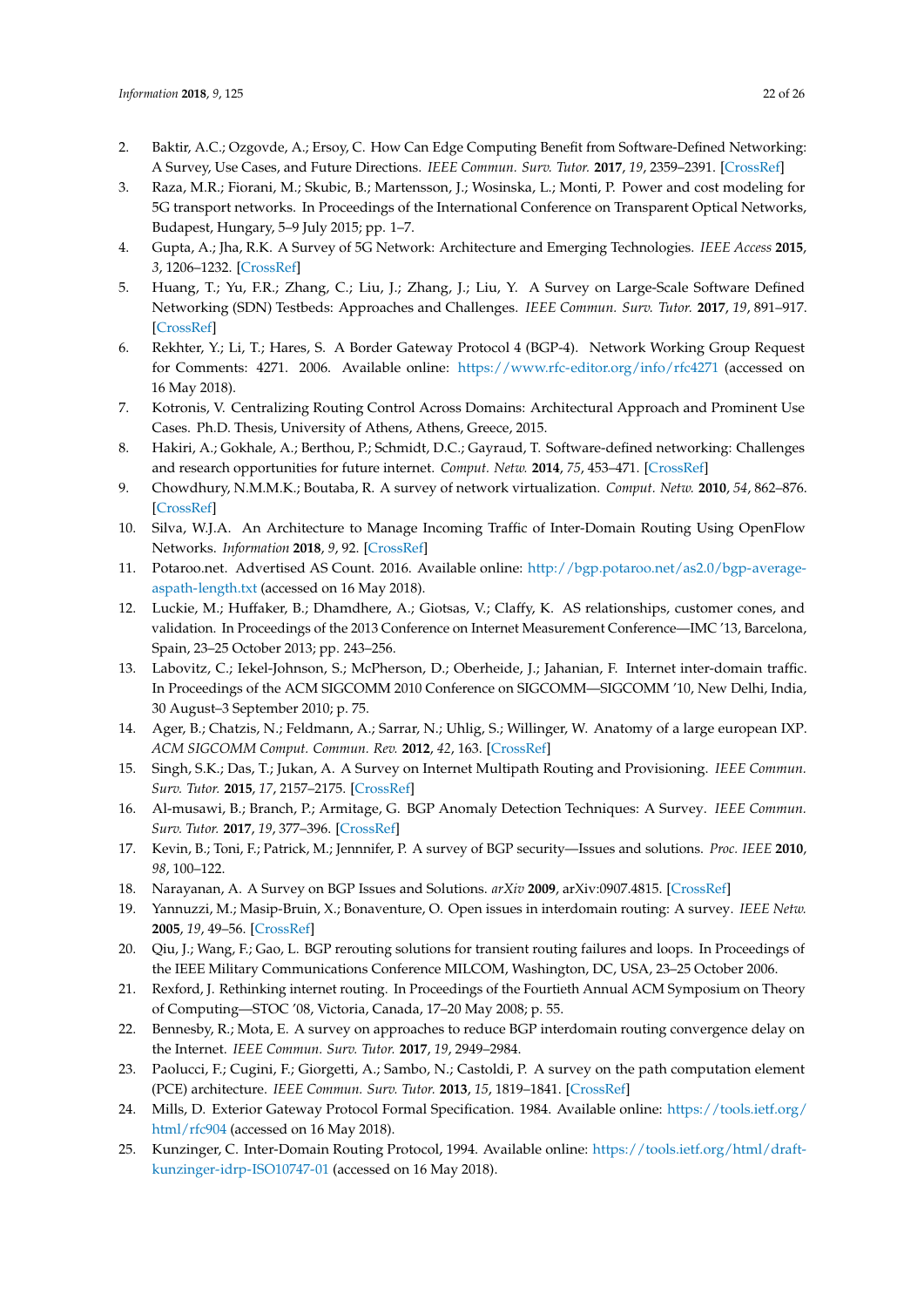- <span id="page-22-0"></span>26. Varadhan, K.; Govindan, R.; Estrin, D. Persistent route oscillations in inter-domain routing. *Comput. Netw.* **2000**, *32*, 1–16. [\[CrossRef\]](http://dx.doi.org/10.1016/S1389-1286(99)00108-5)
- <span id="page-22-1"></span>27. Zargar, S.T.; Joshi, J.; Tipper, D. A survey of defense mechanisms against distributed denial of service (DDOS) flooding attacks. *IEEE Commun. Surv. Tutor.* **2013**, *15*, 2046–2069. [\[CrossRef\]](http://dx.doi.org/10.1109/SURV.2013.031413.00127)
- <span id="page-22-2"></span>28. Hoque, N.; Bhattacharyya, D.; Kalita, J. Botnet in DDoS Attacks: Trends and Challenges. *IEEE Commun. Surv. Tutor.* **2015**, *17*, 2242–2270. [\[CrossRef\]](http://dx.doi.org/10.1109/COMST.2015.2457491)
- <span id="page-22-3"></span>29. Ludwig, C. Traffic engineering with BGP. In *Seminar "Internet Routing"*; Technical University Berlin: Berlin, Germany, 2009; pp. 1–10.
- <span id="page-22-4"></span>30. Wang, N.; Ho, K.H.; Pavlou, G.; Howarth, M. An Overview of Routing Optimization for Internet Traffic Engineering. *IEEE Commun. Surv. Tutor.* **2008**, *10*, 36–56. [\[CrossRef\]](http://dx.doi.org/10.1109/COMST.2008.4483669)
- <span id="page-22-5"></span>31. Cardona, J.C.; Vissicchio, S.; Lucente, P.; Francois, P. "I Can't Get No Satisfaction": Helping Autonomous Systems Identify Their Unsatisfied Inter-domain Interests. *IEEE Trans. Netw. Serv. Manag.* **2016**, *13*, 43–57. [\[CrossRef\]](http://dx.doi.org/10.1109/TNSM.2016.2525003)
- <span id="page-22-6"></span>32. Esteves, R.P.; Granville, L.Z.; Boutaba, R. On the management of virtual networks. *IEEE Commun. Mag.* **2013**, *51*, 80–88. [\[CrossRef\]](http://dx.doi.org/10.1109/MCOM.2013.6553682)
- <span id="page-22-7"></span>33. Chowdhury, M.K.N.; Boutaba, R. Network virtualization: State of the art and research challenges. *IEEE Commun. Mag.* **2009**, *47*, 20–26. [\[CrossRef\]](http://dx.doi.org/10.1109/MCOM.2009.5183468)
- <span id="page-22-8"></span>34. Silva, W.J.A.; Sadok, D.F.H. Control Inbound Traffic: Evolving the Control Plane Routing System with Software Defined Networking. In Proceedings of the 18th International Conference on High Performance Switching and Routing (HPSR), Campinas, Brazil, 18–21 June 2017.
- <span id="page-22-9"></span>35. Thai, P.; De Oliveira, J.C. Decoupling policy from routing with software defined interdomain management: Interdomain routing for SDN-based networks. In Proceedings of the International Conference on Computer Communications and Networks, ICCCN, Nassau, Bahamas, 30 July–2 August 2013.
- <span id="page-22-10"></span>36. Kotronis, V.; Gamperli, A.; Dimitropoulos, X. Routing centralization across domains via SDN: A model and emulation framework for BGP evolution. *Comput. Netw.* **2015**, *92*, 227–239. [\[CrossRef\]](http://dx.doi.org/10.1016/j.comnet.2015.07.015)
- <span id="page-22-11"></span>37. Rekhter, Y.; Li, T. A Border Gateway Protocol 4 (BGP-4). Request for Comments: 1771. 1995. Available online: <https://tools.ietf.org/html/rfc1771> (accessed on 16 May 2018).
- <span id="page-22-12"></span>38. Feamster, N.; Balakrishnan, H.; Rexford, J.; Shaikh, A.; van der Merwe, J. The case for separating routing from routers. In Proceedings of the ACM SIGCOMM Workshop on Future Directions in Network Architecture—FDNA '04, Portland, OR, USA, 30 August 30–3 September 2004; p. 5.
- <span id="page-22-13"></span>39. Kreutz, D.; Ramos, F.M.V.; Veríssimo, P.E.; Rothenberg, C.E.; Azodolmolky, S.; Uhlig, S. Software-Defined Networking: A Comprehensive Survey. *Proc. IEEE* **2015**, *103*, 14–76. [\[CrossRef\]](http://dx.doi.org/10.1109/JPROC.2014.2371999)
- <span id="page-22-14"></span>40. De Deus, M.A.; Carvalho, P.H.; Leite, J.P. Internet capacity: Optimizing autonomous system inbound traffic using specialist knowledge as support for decision-making. *Ann. Telecommun.* **2015**, *70*, 331–343. [\[CrossRef\]](http://dx.doi.org/10.1007/s12243-014-0453-4)
- <span id="page-22-15"></span>41. Somani, G.; Gaur, M.S.; Sanghi, D.; Conti, M.; Buyya, R. DDoS Attacks in Cloud Computing: Issues, Taxonomy, and Future Directions. *Comput. Commun.* **2017**, *107*, 30–48. [\[CrossRef\]](http://dx.doi.org/10.1016/j.comcom.2017.03.010)
- <span id="page-22-16"></span>42. Alshamrani, H.; Ghita, B. IP prefix hijack detection using BGP connectivity monitoring. In Proceedings of the IEEE International Conference on High Performance Switching and Routing, HPSR, Yokohama, Japan, 14–17 June 2016; pp. 35–41.
- <span id="page-22-17"></span>43. Feamster, N.; Rexford, J.; Zegura, E. The road to SDN: An Intellectual History of Programmable Networks. *ACM SIGCOMM Comput. Commun. Rev.* **2014**, *44*, 87–98. [\[CrossRef\]](http://dx.doi.org/10.1145/2602204.2602219)
- <span id="page-22-18"></span>44. Scott-Hayward, S.; Natarajan, S.; Sezer, S. A Survey of Security in Software Defined Networks. *IEEE Commun. Surv. Tutor.* **2015**, *PP*, 1–33. [\[CrossRef\]](http://dx.doi.org/10.1109/COMST.2015.2453114)
- <span id="page-22-19"></span>45. Nguyen, X.N.; Saucez, D.; Barakat, C.; Turletti, T. Rules Placement Problem in OpenFlow Networks: A Survey. *IEEE Commun. Surv. Tutor.* **2016**, *18*, 1273–1286. [\[CrossRef\]](http://dx.doi.org/10.1109/COMST.2015.2506984)
- 46. Lin, P.; Hart, J.; Krishnaswamy, U. Seamless interworking of SDN and IP. In Proceedings of the SIGCOMM '13, ACM SIGCOMM 2013 Conference on SIGCOMM, Hong Kong, China, 12–16 August 2013; Volume 43, pp. 475–476.
- 47. Nencioni, G.; Helvik, B.E.; Gonzalez, A.J.; Heegaard, P.E.; Kamisinski, A. Availability Modelling of Software-Defined Backbone Networks. In Proceedings of the 46th Annual IEEE/IFIP International Conference on Dependable Systems and Networks, DSN-W 2016, Toulouse, France, 28 June–1 July 2016; pp. 105–112.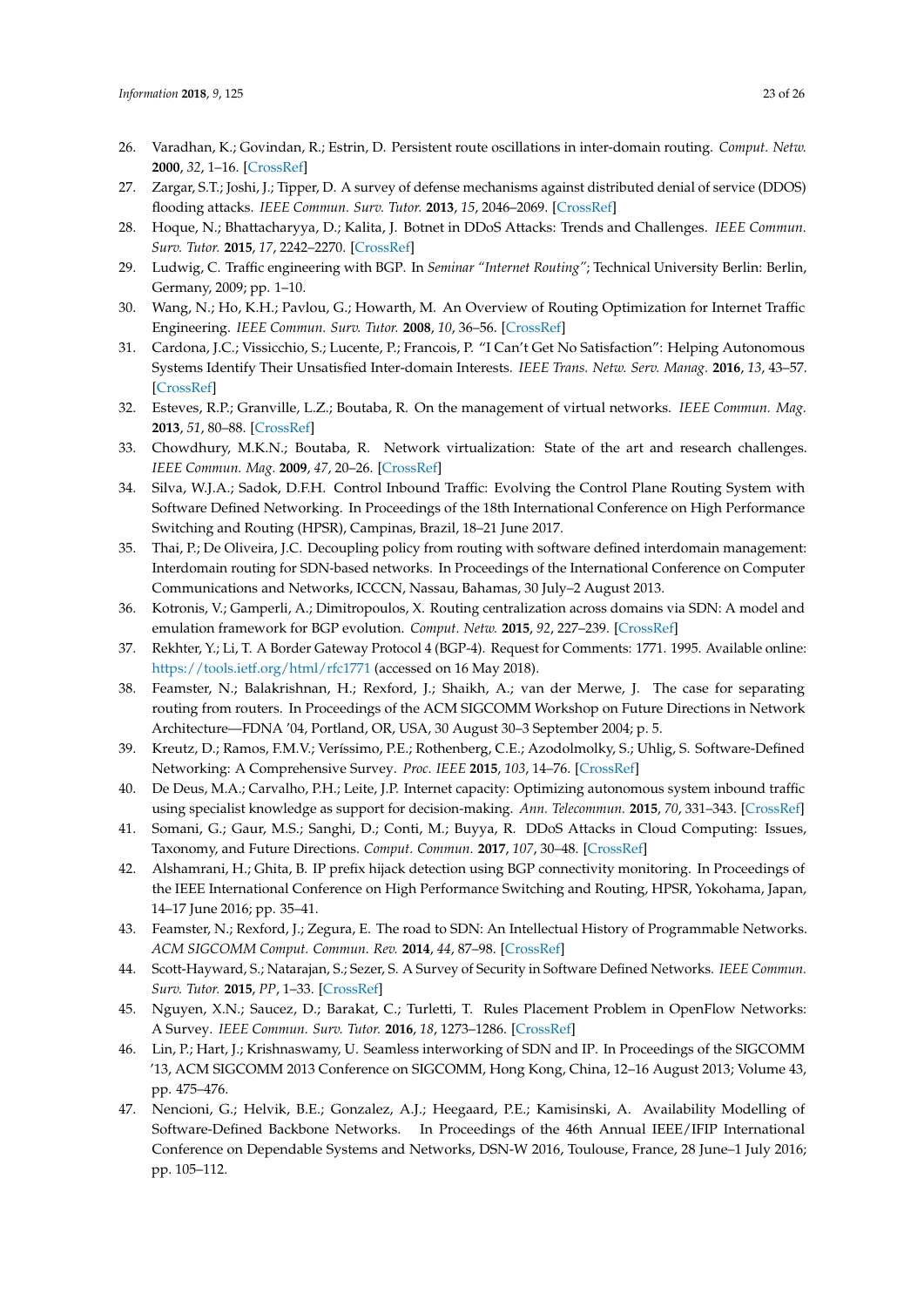- <span id="page-23-0"></span>48. Silva, W.J.A.; Dias, K.L.; Sadok, D.F.H. A Performance Evaluation of Software Defined Networking Load Balancers Implementations. In Proceedings of the International Conference on Information Networking (ICOIN), Da Nang, Vietnam, 11–13 January 2017.
- <span id="page-23-1"></span>49. McKeown, N.; Anderson, T.; Balakrishnan, H.; Parulkar, G.; Peterson, L.; Rexford, J.; Shenker, S.; Turner, J. OpenFlow: Enabling Innovation in Campus Networks. *ACM SIGCOMM Comput. Commun. Rev.* **2008**, *38*, 69–74. [\[CrossRef\]](http://dx.doi.org/10.1145/1355734.1355746)
- <span id="page-23-2"></span>50. Pfaff, B.; Lantz, B.; Heller, B.; Barker, C.; Cohn, D.; Casado, M. *OpenFlow Switch Specification—1.3 Version*; Open Networking Foundation: Menlo Park, CA, USA, 2012; 105p.
- <span id="page-23-3"></span>51. Heller, B.; Sherwood, R.; McKeown, N. The controller placement problem. *ACM SIGCOMM Comput. Commun. Rev.* **2012**, *42*, 473. [\[CrossRef\]](http://dx.doi.org/10.1145/2377677.2377767)
- <span id="page-23-4"></span>52. Bannour, F.; Souihi, S.; Mellouk, A. Distributed SDN Control: Survey, Taxonomy and Challenges. *IEEE Commun. Surv. Tutor.* **2017**, *20*, 333–354, doi:10.1109/COMST.2017.2782482. [\[CrossRef\]](http://dx.doi.org/10.1109/COMST.2017.2782482)
- <span id="page-23-5"></span>53. He, J.; Rexford, J. Toward internet-wide multipath routing. *IEEE Netw.* **2008**, *22*, 16–21.
- <span id="page-23-6"></span>54. Zhu, D.; Gritter, M.; Cheriton, D.R. Feedback based routing. *ACM SIGCOMM Comput. Commun. Rev.* **2003**, *33*, 71–76. [\[CrossRef\]](http://dx.doi.org/10.1145/774763.774774)
- <span id="page-23-7"></span>55. Lee, S.J.; Banerjee, S.; Sharma, P.; Yalagandula, P.; Basu, S. Bandwidth-aware routing in overlay networks. In Proceedings of the IEEE INFOCOM, the 27th Conference on Computer Communications, Phoenix, AZ, USA, 13–18 April 2008; pp. 2405–2413.
- <span id="page-23-8"></span>56. Fujinoki, H. Multi-Path BGP (MBGP): A Solution for Improving Network Bandwidth Utilization and Defense against Link Failures in Inter-Domain Routing. In Proceedings of the 16th IEEE International Conference on Networks, New Delhi, India, 12–14 December 2008; p. 6.
- <span id="page-23-9"></span>57. Van Beijnum, I.; Crowcroft, J.; Valera, F.; Bagnulo, M. Loop-freeness in multipath BGP through propagating the longest path. In Proceedings of the 2009 IEEE International Conference on Communications Workshops, ICC 2009, Dresden, Germany, 14–18 June 2009.
- <span id="page-23-10"></span>58. Qin, D.; Yang, J.; Liu, Z.; Wang, H.; Zhang, B.; Zhang, W. AMIR: Another multipath interdomain routing. In Proceedings of the International Conference on Advanced Information Networking and Applications (AINA), Fukuoka, Japan, 26–29 March 2012; pp. 581–588.
- <span id="page-23-11"></span>59. Yang, X.; Clark, D.; Berger, A.W. NIRA: A new inter-domain routing architecture. *IEEE/ACM Trans. Netw.* **2007**, *15*, 775–788. [\[CrossRef\]](http://dx.doi.org/10.1109/TNET.2007.893888)
- <span id="page-23-12"></span>60. Chen, Z.; Bi, J.; Fu, Y.; Wang, Y.; Xu, A. MLV: A Multi-dimension Routing Information Exchange Mechanism for Inter-domain SDN. In Proceedings of the 2015 IEEE 23rd International Conference on Network Protocols (ICNP), San Francisco, CA, USA, 10–13 November 2015; pp. 438–445.
- <span id="page-23-13"></span>61. Wang, Y.; Bi, J.; Zhang, K.; Wu, Y. A Framework for Fine-Grained Inter-Domain Routing Diversity Via SDN. In Proceedings of the 2016 Eighth International Conference on Ubiquitous and Future Networks (ICUFN), Vienna, Austria, 5–8 July 2016; pp. 751–756.
- <span id="page-23-14"></span>62. Wang, Y.; Bi, J.; Lin, P.; Lin, Y.; Zhang, K. SDI: A multi-domain SDN mechanism for fine-grained inter-domain routing. *Ann. Telecommun.* **2016**, *71*, 625–637. [\[CrossRef\]](http://dx.doi.org/10.1007/s12243-016-0513-z)
- <span id="page-23-15"></span>63. Xu, W.; Rexford, J. MIRO: Multi-path Interdomain Routing. In Proceedings of the 2006 Conference on Applications, Technologies, Architectures, and Protocols for Computer Communications, Pisa, Italy, 11–15 September 2006; pp. 171–182.
- <span id="page-23-16"></span>64. Kushman, N.; Kandula, S.; Katabi, D.; Maggs, B.M. R-BGP: Staying Connected In a Connected World. In Proceedings of the 4th USENIX Conference on Networked Systems Design & Implementation—NSDI '07, Cambridge, MA, USA, 11–13 April 2007; p. 14.
- <span id="page-23-17"></span>65. Ganichev, I.; Dai, B.; Godfrey, P.B.; Shenker, S. YAMR: Yet Another Multipath Routing Protocol. *ACM SIGCOMM Comput. Commun. Rev.* **2010**, *40*, 13–19. [\[CrossRef\]](http://dx.doi.org/10.1145/1880153.1880156)
- <span id="page-23-18"></span>66. Liao, Y.; Gao, L.; Guerin, R.; Zhang, Z.L. Reliable interdomain routing through multiple complementary routing processes. In Proceedings of the 2008 ACM CoNEXT Conference—CONEXT '08, Madrid, Spain, 9–12 December 2008; pp. 1–6.
- <span id="page-23-19"></span>67. Gupta, A.; Vanbever L.; Shahbaz, M.; Donovan P. S.; Schlinker, B.; Feamster, N.; Rexford, J.; Shenker, S.; Clark, R.; Katz-Bassett, E. SDX: A software defined internet exchange. In Proceedings of the 2014 ACM conference on SIGCOMM, Chicago, IL, USA, 17–22 August 2014; pp. 551–562.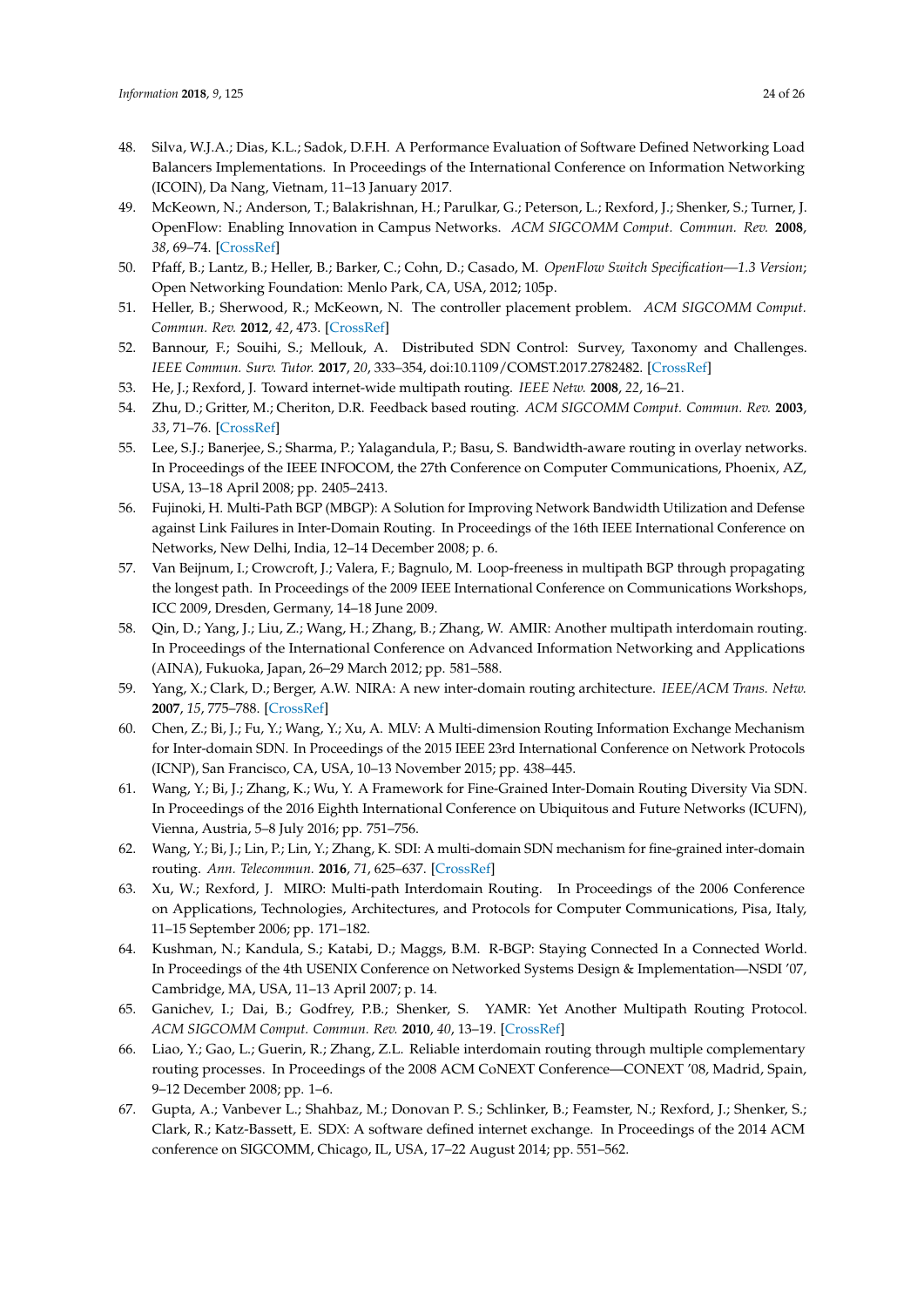- <span id="page-24-0"></span>68. Gupta, A.; MacDavid, R.; Birkner, R.; Canini, M.; Feamster, N.; Rexford, J.; Vanbever, L. An Industrial-Scale Software Defined Internet Exchange Point. In Proceedings of the 13th USENIX Symposium on Networked Systems Design and Implementation (NSDI 16), Santa Clara, CA, USA, 16–18 March 2016; pp. 1–14.
- <span id="page-24-1"></span>69. Kotronis, V.; Dimitropoulos, X.; Klöti, R.; Ager, B.; Georgopoulos, P.; Schmid, S. Control Exchange Points: Providing QoS-enabled End-to-End Services via SDN-based Inter-domain Routing Orchestration. *Linx* **2014**, *2429*, 2443.
- <span id="page-24-2"></span>70. ONOS. A New Carrier-Grade SDN Network Operation System Designed for High Availability, Performance, Scale-Out. 2017. Available online: <http://onosproject.org/> (accessed on 16 May 2018).
- <span id="page-24-3"></span>71. Quagga. Quagga Routing Suite. Available online: <http://www.nongnu.org/quagga/> (accessed on 16 May 2018).
- <span id="page-24-4"></span>72. Ryu. A Component-Based Software Defined Networking Framework-Ryu. 2016. Available online: <https://osrg.github.io/ryu/> (accessed on 16 May 2018).
- <span id="page-24-5"></span>73. Kotronis, V.; Dimitropoulos, X.; Ager, B. Outsourcing the routing control logic: Better internet routing based on SDN principles. In Proceedings of the 11th ACM Workshop on Hot Topics in Networks, Redmond, WA, USA, 29–30 October 2012; pp. 55–60.
- <span id="page-24-6"></span>74. Cvjetic, A.; Smiljanic, A. Improving BGP protocol to advertise multiple routes for the same destination prefix. *IEEE Commun. Lett.* **2014**, *18*, 106–109. [\[CrossRef\]](http://dx.doi.org/10.1109/LCOMM.2013.111513.131250)
- <span id="page-24-7"></span>75. Li, M.; Lukyanenko, A.; Ou, Z.; Yla-Jaaski, A.; Tarkoma, S.; Coudron, M.; Secci, S. Multipath Transmission for the Internet: A Survey. *IEEE Commun. Surv. Tutor.* **2016**, *18*, 2887–2925. [\[CrossRef\]](http://dx.doi.org/10.1109/COMST.2016.2586112)
- <span id="page-24-8"></span>76. Walton, D.; Retana, A.; Chen, E.; Scudder, J. *Advertisement of Multiple Paths in BGP—RFC 7911*; Internet Engineering Task Force (IETF): Fremont, CA, USA, 2016; pp. 1–8.
- <span id="page-24-9"></span>77. Gredler, E.H.; Medved, J.; Previdi, S.; Farrel, A.; Ray, S. *North-Bound Distribution of Link-State and Traffic Engineering (TE) Information Using BGP*; Internet Engineering Task Force (IETF): Fremont, CA, USA, 2016; pp. 1–48.
- <span id="page-24-10"></span>78. Snijders, J.; Heitz, J.; Scudder, J. *BGP Administrative Shutdown Communication*; Internet Engineering Task Force (IETF): Fremont, CA, USA, 2017.
- <span id="page-24-11"></span>79. Nascimento, M.R.; Rothenberg, C.E.; Salvador, M.R.; Corrêa, C.N.A.; de Lucena, S.C.; Magalhães, M.F. Virtual routers as a service: The RouteFlow Approach Leveraging Software-Defined Networks. In Proceedings of the 6th International Conference on Future Internet Technologies—CFI '11, Seoul, Korea, 13–15 June 2011; p. 34.
- <span id="page-24-12"></span>80. Lin, P.; Bi, J.; Chen, Z.; Wang, Y.; Hu, H.; Xu, A. WE-bridge: West-east bridge for SDN inter-domain network peering. In Proceedings of the IEEE INFOCOM, 2014 IEEE Conference on Computer Communications Workshops, Toronto, ON, Canada, 27 April–2 May 2014; pp. 111–112.
- <span id="page-24-13"></span>81. Bennesby, R.; Mota, E.; Fonseca, P.; Passito, A. Innovating on interdomain routing with an inter-SDN component. In Proceedings of the International Conference on Advanced Information Networking and Applications (AINA), Victoria, BC, Canada, 13–16 May 2014; pp. 131–138.
- <span id="page-24-14"></span>82. Alimi, R.; Penno, R.; Yang, Y.; Kiesel, S.; Previdi, S.; Roome, W.; Shalunov, S.; Woundy, R. *Application-Layer Traffic Optimization (ALTO) Protocol Applications*; Internet Engineering Task Force (IETF): Fremont, CA, USA, 2014.
- <span id="page-24-15"></span>83. King, T.; Dietzel, C.; Snijders, J.; Doering, G.; Hankins, G. *BLACKHOLE Community*; Internet Engineering Task Force (IETF): Fremont, CA, USA, 2016.
- <span id="page-24-16"></span>84. Heitz, J.; Snijders, J.; Patel, K.; Bagdonas, I.; Hilliard, N. *BGP Large Communities Attribute Abstract*; Internet Engineering Task Force (IETF): Fremont, CA, USA, 2017.
- <span id="page-24-17"></span>85. Kreutz, D.; Ramos, F.M.; Verissimo, P. Towards secure and dependable software-defined networks. In Proceedings of the Second ACM SIGCOMM Workshop on Hot Topics in Software Defined Networking—HotSDN '13, Hong Kong, China, 16 August 2013; p. 55.
- <span id="page-24-18"></span>86. Muqaddas, A.S.; Giaccone, P.; Bianco, A.; Maier, G. Inter-controller Traffic to Support Consistency in ONOS Clusters. *IEEE Trans. Netw. Serv. Manag.* **2017**, *14*, 1018–1031. [\[CrossRef\]](http://dx.doi.org/10.1109/TNSM.2017.2723477)
- <span id="page-24-19"></span>87. Raghavan, B.; Casado, M.; Koponen, T.; Ratnasamy, S.; Ghodsi, A.; Shenker, S. Software-defined internet architecture. In Proceedings of the 11th ACM Workshop on Hot Topics in Networks—HotNets-XI, Redmond, WA, USA, 29–30 October 2012; pp. 43–48.
- <span id="page-24-20"></span>88. Datta, A.; Rastogi, A.; Barman, O.R.; D'Mello, R.; Abuzaghleh, O. An Approach for Implementation of Artificial Intelligence in Automatic Network Management and Analysis. *Online Eng. Int. Things* **2018**, *22*, 901–909.